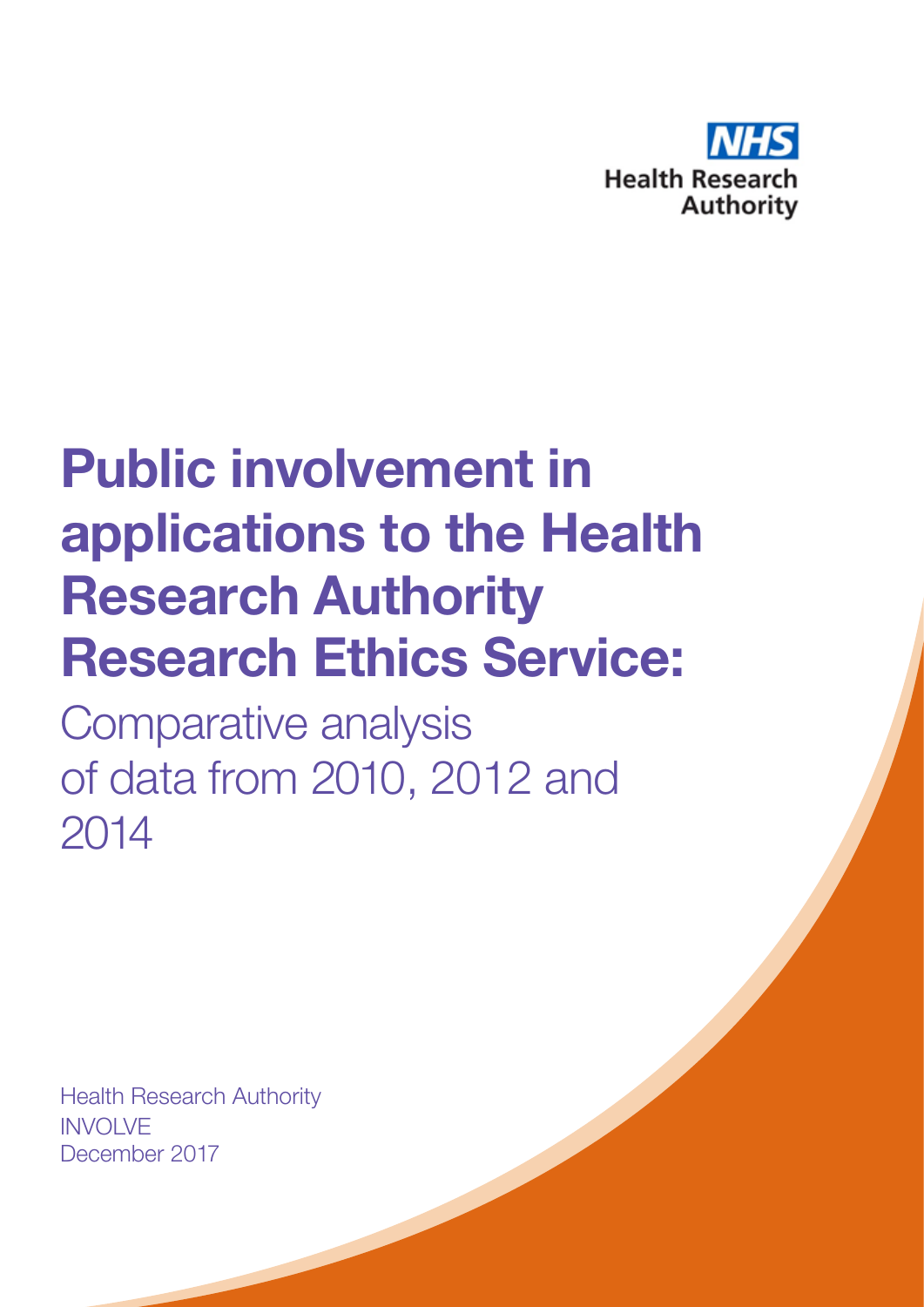## In memory of Jeremy Butler. A significant contributor to and friend of the Health Research Authority and Research Ethics Service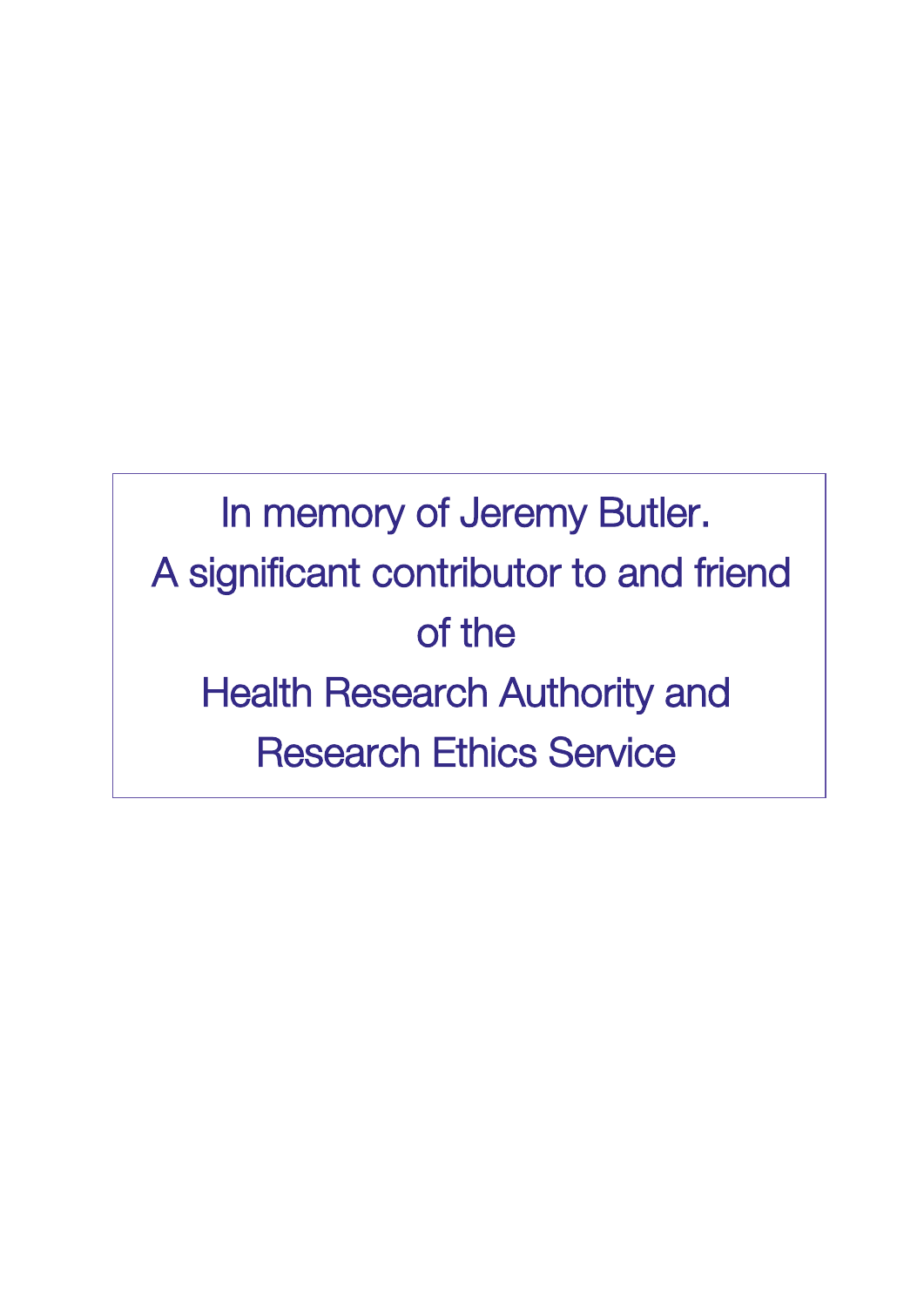# About this study

This is the third report of a joint INVOLVE and Health Research Authority (HRA) project to analyse the extent of public involvement reported in applications to the HRA Research Ethics Service (RES) and the form it takes<sup>1</sup>. This report compares responses to the public involvement question in the ethics application form from 2010, 2012 and 2014. Noncommercial and commercially funded studies are analysed separately.

This report should be referenced as: Elliott J, Horwood A, Hunn A, Staley K and Tarpey M. (2017) Public involvement in applications to the Health Research Authority Research Ethics Service: Comparative analysis of 2010, 2012 and 2014 data, HRA London, INVOLVE Southampton.

### **Information about the Health Research Authority (HRA)**

The core purpose of the Health Research Authority is to protect and promote the interests of patients and the public in health and social care research. In order to achieve this we:

- make sure research is ethically reviewed and approved
- ensure transparency in research
- oversee a range of committees and services
- provide independent recommendations on the processing of identifiable patient information where it is not always practical to obtain consent, for research and non-research projects.

### **Information about INVOLVE**

INVOLVE is a national advisory group funded by the National Institute for Health Research (NIHR) to support public involvement in NHS, public health and social care research.

For more information about INVOLVE see: [www.involve.nihr.ac.uk](http://www.involve.nihr.ac.uk)

You can find out more about our work and what we do on our website [www.hra.nhs.uk](http://www.hra.nhs.uk)

© Health Research Authority and INVOLVE December 2017

This publication is the copyright of the Health Research Authority (HRA) and INVOLVE. We are happy for our materials to be downloaded, printed out, copied, used and distributed free of charge for non-commercial purposes. Where our materials are copied, used or distributed, the source of the material must be identified and the copyright statute acknowledged. No alteration or adaptation of any of the materials may be made without obtaining the permission of the HRA and INVOLVE. Reproduction or distribution of materials either in whole or in part for a commercial purpose is prohibited without the prior written permission of the HRA and INVOLVE.

 <sup>1</sup>The first study reported in 2011 and the second in 2014: see Tarpey M (2011) and Tarpey and Bite (2014)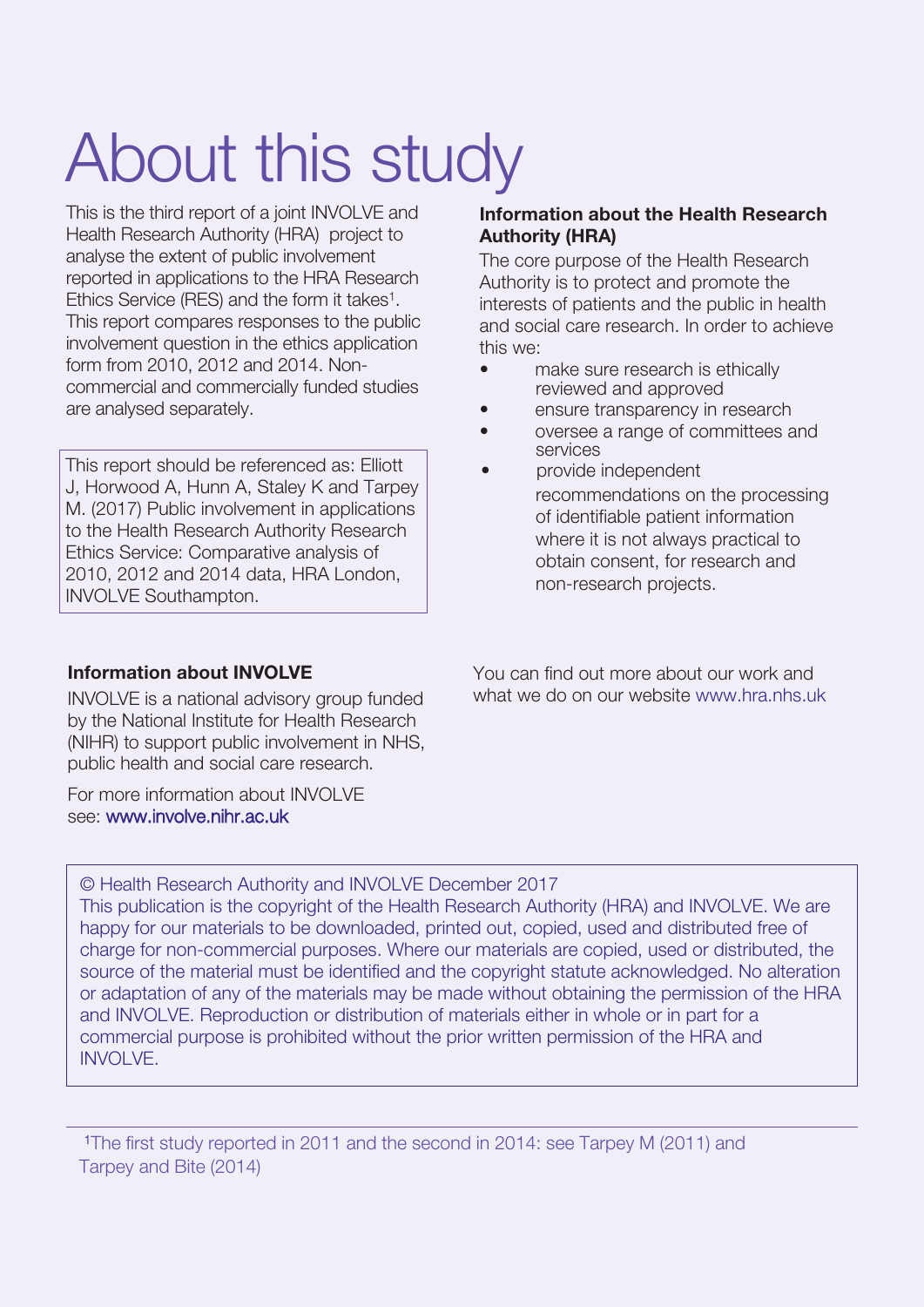# **Contents**

| 4                                                                                            |
|----------------------------------------------------------------------------------------------|
|                                                                                              |
| Results - trends in the amount of involvement confirmed by category of funder 5              |
|                                                                                              |
| Making the requirements for information on public involvement in IRAS more useful for        |
| Supporting Research Ethics Committees (RECs) to make more effective use of information       |
| Supporting and encouraging more and better public involvement in health research  6          |
|                                                                                              |
| Table 1: QuA-14: The question on public involvement and guidance note on application         |
|                                                                                              |
|                                                                                              |
| Figure 1: The change in percentage of applications where involvement was confirmed by<br>10  |
| Figure 2: The change in percentage of applications where involvement was not                 |
| Figure 3: The change in percentage of applications where there were no plans for             |
|                                                                                              |
| Results for different categories of non-commercial funding organisations  12                 |
| Figure 4: The percentage of studies with confirmed involvement by category of funder<br>- 13 |
| Figure 5: The percentage of studies where involvement was not confirmed by category          |
| Figure 6: The percentage of studies with no plans for involvement by category of funder      |
| 15                                                                                           |
| Figure 7: All studies - One involvement box ticked only: type of involvement activity        |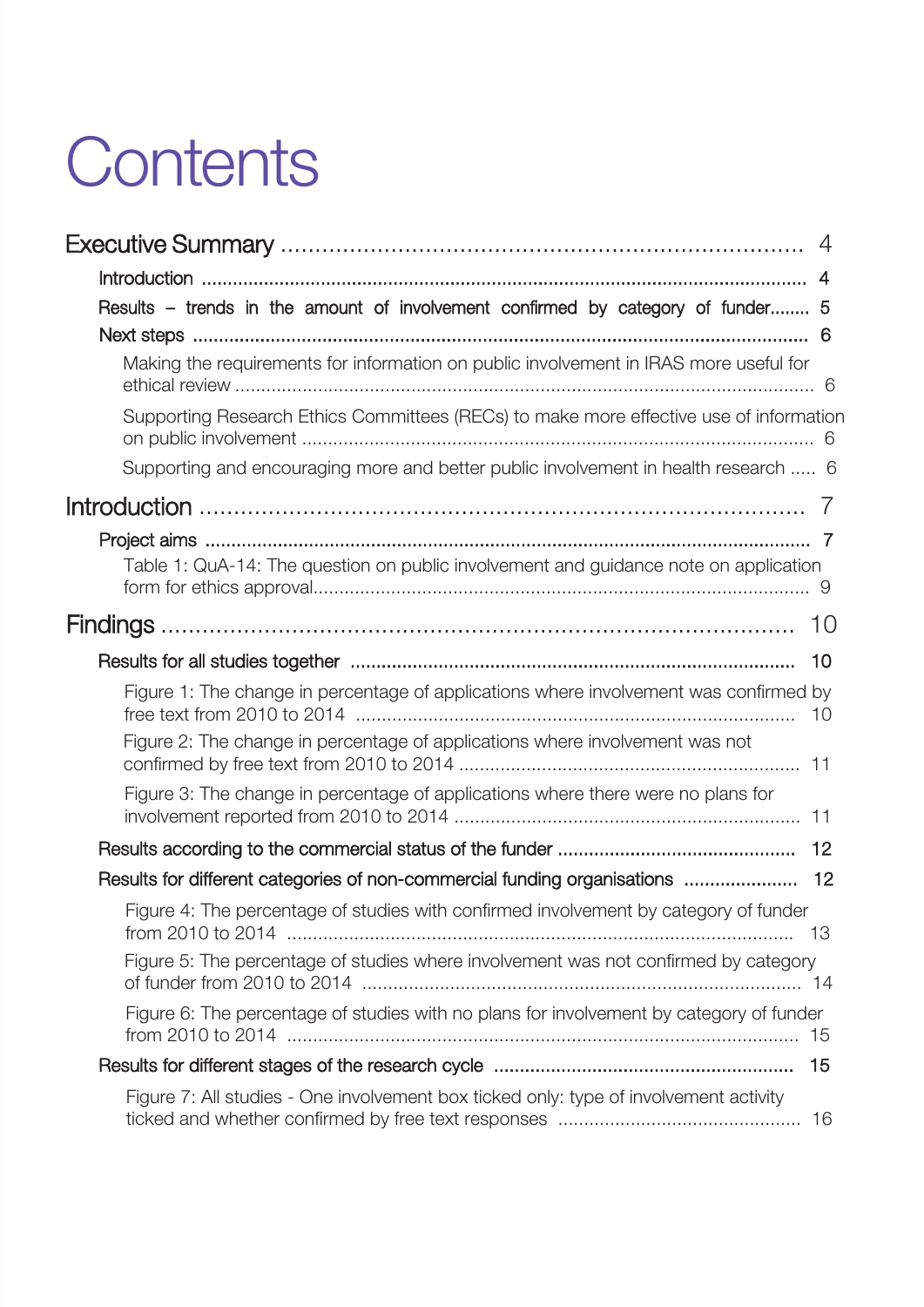| Detailed qualitative analysis of the descriptions of involvement in the<br>free text responses to the public involvement question (2014)                               |
|------------------------------------------------------------------------------------------------------------------------------------------------------------------------|
|                                                                                                                                                                        |
|                                                                                                                                                                        |
|                                                                                                                                                                        |
| Making the requirements for information on public involvement in IRAS more useful for ethical                                                                          |
| Supporting Research Ethics Committees (RECs) to make more effective use of information on<br>-19                                                                       |
| Supporting and encouraging more and better public involvement in health research 19                                                                                    |
|                                                                                                                                                                        |
|                                                                                                                                                                        |
|                                                                                                                                                                        |
|                                                                                                                                                                        |
|                                                                                                                                                                        |
|                                                                                                                                                                        |
|                                                                                                                                                                        |
|                                                                                                                                                                        |
|                                                                                                                                                                        |
|                                                                                                                                                                        |
|                                                                                                                                                                        |
| Figures 1 to 3: The change in percentage of applications where involvement was<br>confirmed by free text, not confirmed by free text and where there were no plans for |
| Figures 4 to 6: The percentage of studies with confirmed involvement, involvement not<br>confirmed and no plans for involvement by category of funder from 2010 to     |
| Figure 7: All studies - One involvement box ticked only: type of involvement activity ticked                                                                           |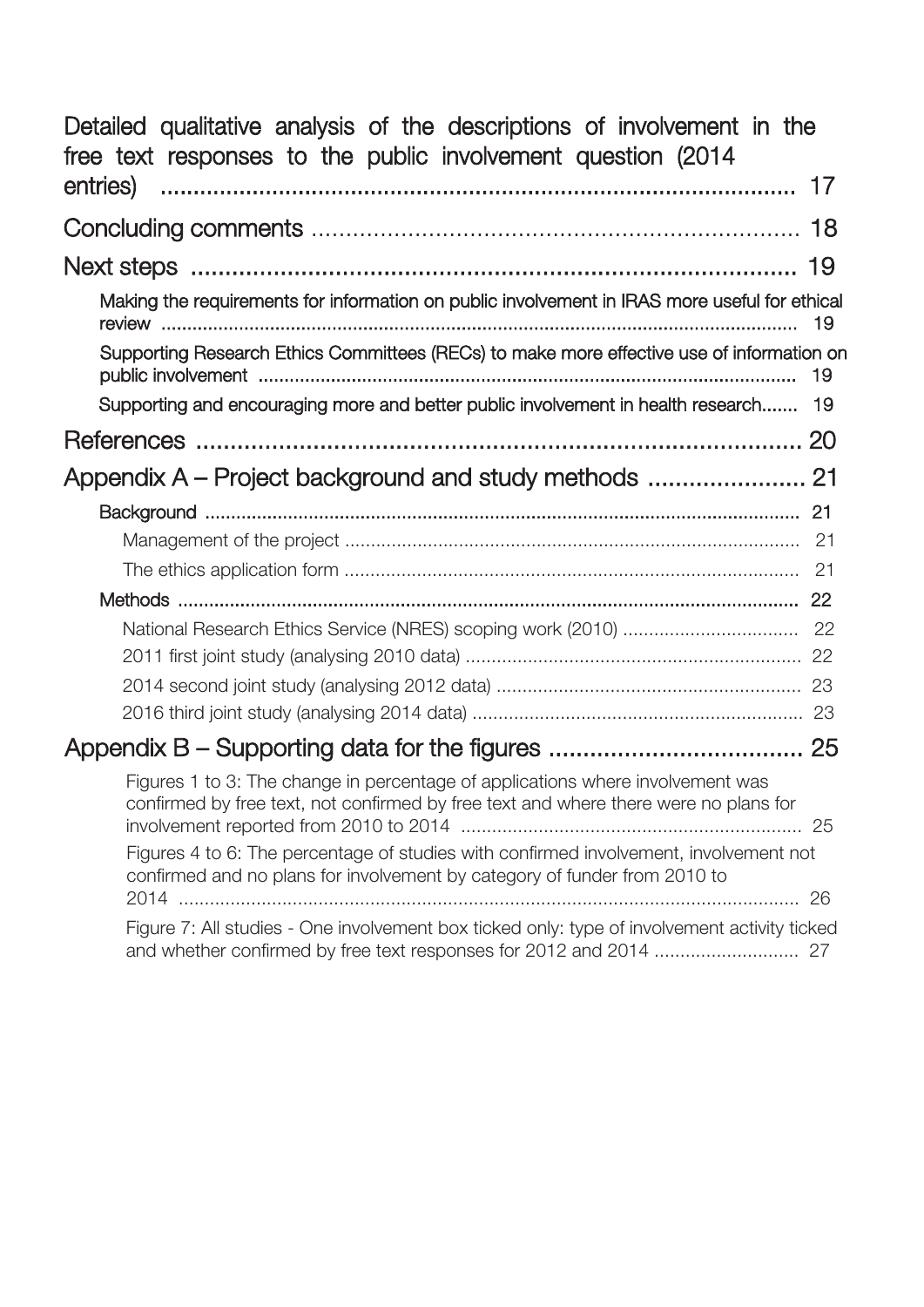## Executive summary

## Introduction

This is the third report of a joint INVOLVE and Health Research Authority (HRA) project<sup>2</sup> to analyse the extent of public involvement<sup>3</sup> reported in applications to the Research Ethics Service (RES) and the form it has taken. This report compares responses to the public involvement question in the ethics application form from 2010, 2012 and 2014.

The analysis focuses on responses to the two-part question in the ethics application form (QA-14). The first part has tick-boxes for each stage of the research cycle in which the public can be involved: design, management or undertaking of the research along with analysis and dissemination of the results or none of them.

The second part is a free-text box asking applicants to describe the involvement for the stages of research they indicated via the tick boxes where they had involved or planned to involve the public. The free text responses were read against an agreed definition of public involvement and coded to indicate whether or not they actually described the involvement of the public: thus involvement was 'confirmed' or 'not confirmed'.

Data for the first two reports for 2010 and 2012 were obtained from a sample of Research Ethics Committees (RECs) - the same RECs in both years. The applications to these RECs amounted to around a third of all the applications submitted in those years. For 2014, data were extracted from the applications to all the RECs, which allowed additional analyses to be undertaken, e.g. by category of funder.

The definition of involvement used for all three studies (from INVOLVE and consistent with that used by the HRA) was broadly interpreted, which led to involvement being confirmed for a wide range of activities from one-off consultations with a single individual through to extensive collaboration or co-production throughout the research cycle.

The variability in what was confirmed as involvement is explored in a qualitative analysis of data from 2014, which has been reported separately<sup>4</sup>. This variability was not noted in the first two reports but it is clear from the qualitative analysis that it severely limits the interpretations and conclusions that can be taken from the data.

<sup>2</sup> [The first study was published in 2011](http://www.invo.org.uk/posttypepublication/public-involvement-in-research-applications-to-the-national-research-ethics-service-nres/) and the second in 2014: See Tarpey (2011) Tarpey and B[ite \(2014\)](http://www.invo.org.uk/posttypepublication/public-involvement-in-research-applications-to-the-national-research-ethics-service-nres/) 

<sup>3</sup> In this study, the term 'involvement' is used to refer to an active partnership between patients, members of the public and researchers in the research process. This can include, for example, involvement in the choice of research topics, advising on the research project design or in carrying out the research

<sup>4</sup> Staley and Elliott (2017)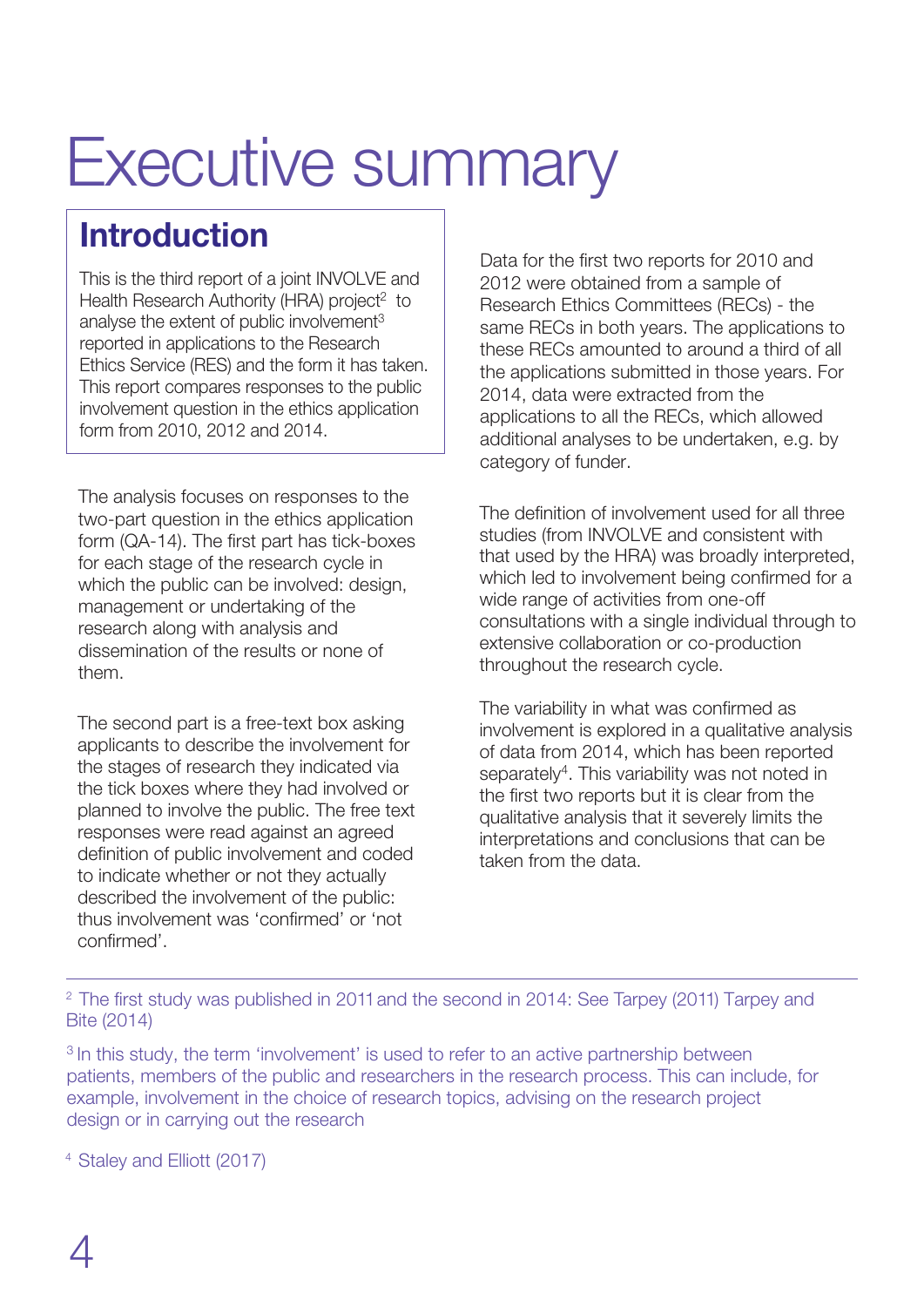## **Res**ults -trends in the amount of involvement confirmed by category of funder

In all three years of the study nearly two thirds of applicants ticked at least one box in response to the question on public involvement, indicating that they were intending to involve or had involved the public in some aspects of their research (63% in 2014, 61% in 2012 and 62% in 2010). However, the overall proportion of studies where public involvement was confirmed was 36% in 2014, up from 28% in 2012 and 19% in 2010.

For non-commercially funded studies (e.g. the National Institute for Health Research {NIHR}, medical research charities and research councils) the findings show an increase in public involvement in applications for ethics approval from all categories of non-commercial funder from 2010 to 2014:

- In 2014, the level of confirmed involvement in non-commercially funded studies was 54%, up from 40% in 2012 and 29% in 2010.
- 28% of non-commercial applicants in 2014, who had ticked at least one of the involvement boxes, in fact described plans for engagement, participation or other activities but not public involvement – this number is down from 40% in 2012 and 49% in 2010.
- The remaining 18% of applicants said they had no plans for involvement – down slightly from 20% in 2012 and 23% in 2010.

For commercial studies (e.g. pharmaceutical companies) the amount of confirmed involvement reported has increased from 2010 to 2014 from a very low base but is still much lower than the level reported for noncommercial studies:

- In 2014, the level of confirmed involvement in commercial studies was 9%, up from 5% in 2012 and 2% in 2010
- 25% of commercial applicants in 2014 ticked at least one of the involvement boxes, but did not describe involvement in their free-text response - compared to 20% in 2012 and 31% in 2010.

• And 66% reported that they had no plans for involvement compared to 75% in 2012 and 67% in 2010.

The steady increase in 'confirmed' involvement from 2010 to 2014 overall and for all categories of funder is encouraging and reflects the increased focus from research funders, particularly non-commercial ones, on involving the public in the design and undertaking of health and social care research prior to applications for ethics approval. The most notable example of this remains the NIHR, which requires information on plans for involvement in all their research grant applications. In 2014, 89% of applicants funded by NIHR reported 'confirmed' involvement of the public in their studies, up from 78% in 2012 and 67% in 2010.

Applications from other categories of funder also show increases in the level of 'confirmed' involvement reported:

- Medical research charities 55% in 2014, up from 47% in 2012 and 37% in 2010
- Universities 39% in 2014; up from 31% in 2012 and 24% in 2010 and
- Research Councils 45% in 2014 up from 28% in 2012 and 14% in 2010.

Despite the growing numbers of reports of involvement a sizeable proportion of applicants still seem to be unclear about the definition of involvement and in fact described other kinds of activities. This shows that there is still much to do to promote a common understanding of public involvement and to explain how it can help health and social care research.

The wide variation in the type of activity that was confirmed as involvement in this project was helpful in terms of allowing a broad assessment of how much involvement there is in applications to RECs. However, it limited what was possible in terms of looking for evidence of benefits from involvement such as easier and faster approvals.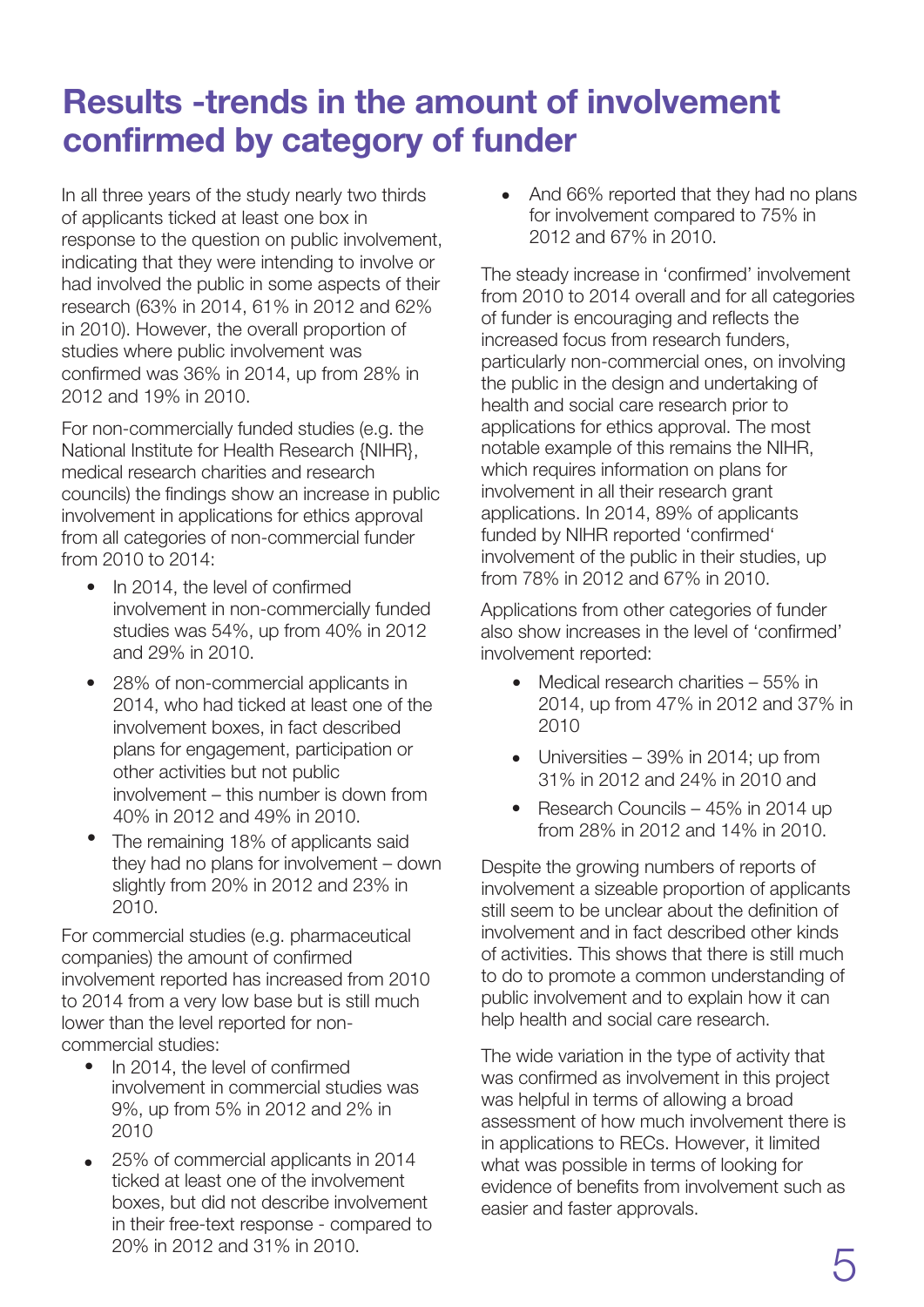## Next steps

### Making the requirements for information on public involvement in IRAS more useful for ethical review

Public involvement prior to ethical review could usefully inform the REC review process (Health Research Authority / INVOLVE 2016b). The findings from the qualitative analysis show that currently researchers' reports of involvement in the IRAS form rarely include information that would help REC members. The question about involvement on the IRAS form (and the accompanying guidance for applicants), does not explicitly ask for information that would be of benefit. The HRA has started to work collaboratively with RECs and the research community (researchers, funders and sponsors) to consider what information RECs need about involvement and therefore how the question and guidance might be revised to better meet these needs.

### Supporting Research Ethics Committees (RECs) to make more effective use of information on public involvement

Once the IRAS form and guidance has been revised, it is hoped that REC members will be able to make extensive use of researchers' reports of involvement to support their ethical review. For example, good quality involvement that has made a difference to the design of a study is likely to assure REC members of the ethical probity of a research proposal. It will be important to ensure that RECs have a shared understanding of the value of involvement in supporting ethical review and are consistent in their use of the information provided by researchers.

#### Supporting and encouraging more and better public involvement in health research

The HRA will continue to support and encourage researchers and organisations that fund and manage health research, both non-commercial and commercial, to involve the public in their work and to do so as effectively as possible. This will build on the joint guidance and evidence briefing issued by the HRA and INVOLVE in 2016 (Health Research Authority / INVOLVE 2016a, 2016b).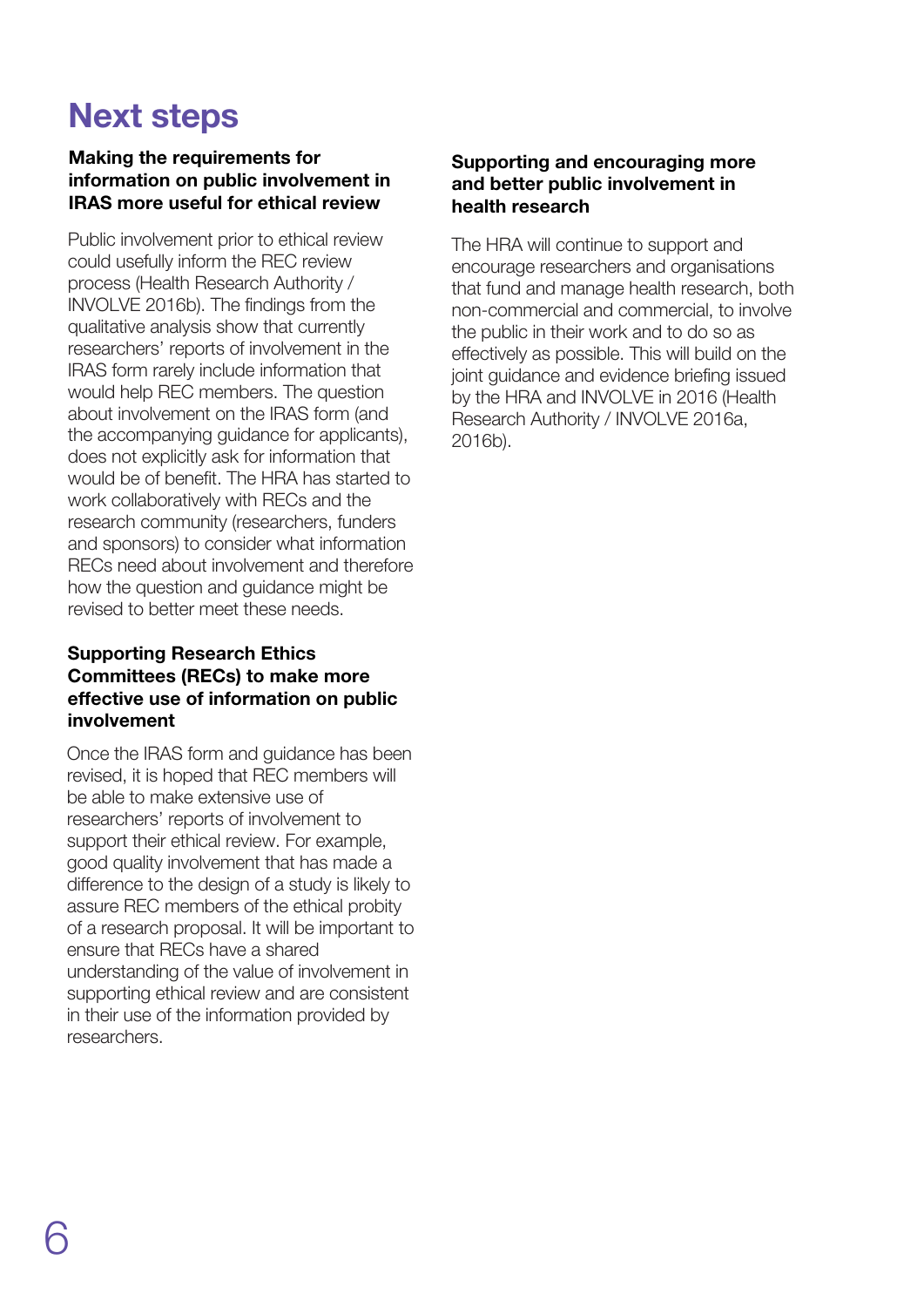# Introduction

This is the third report of a joint INVOLVE and Health Research Authority (HRA) project<sup>5</sup> to analyse the extent of public involvement $6$ reported in applications to the Research Ethics Service (RES) and the form it has taken.

Prior to the initial study in 2011 (Tarpey 2011) a previous research project was funded by the then National Research Ethics Service (NRES), on Research Ethics Committees' (RECs) decision-making (Angell et al. 2008, 2007). This found that RECs frequently asked researchers for additional information and amendments to their research before granting ethical approval. Their study showed that the most common ethical concerns raised by RECs were on: informed consent; design and conduct of studies; care, protection, confidentiality and recruitment of research participants; and the use of documentation, such as patient information materials and consent forms.

Other research that focused on reviewing the evidence of impact of public involvement on research, suggested that researchers who involved the public in the design and conduct of their studies were able to address these ethical concerns (Brett et al. 2010; Staley 2009; Smith et al. 2008). By involving the public, researchers were able to demonstrate that their planned research was acceptable from a patient and public perspective and that they had addressed potential ethical concerns with the input from patients and the public, prior to applying for ethical approval. This in turn could provide assurance to RECs assessing the ethical probity of these studies (Tarpey 2011; Redwood 2012; Staley 2013, Health Research Authority / INVOLVE 2016).

## **Project aims**

Informed by the studies above, this project aimed to build the evidence base by:

- $\blacksquare$  analysing information on public involvement in research routinely collected by RES in QA14-1 (see Table 1) of the application form for ethical approval of research studies
- $\blacksquare$  tracking the pattern of responses to see whether or not they change over time by repeating the same analysis on a biennial basis: and
- $\Box$  gathering evidence of how well applicants demonstrate their understanding of public involvement and how it can support ethical review

This report compares a sample of responses to the public involvement question, QA14-1, from applications in 2010 and 2012 for ethical approval with those for all applications made in 2014. Noncommercial (e.g. NIHR, medical research charities) and commercial (e.g. pharmaceutical companies) studies are analysed separately to more accurately reflect the different patterns of responses to the public involvement question by type of funder.

The key analysis focuses on responses to the two-part question in the ethics application form (QA-14) which asks applicants about the involvement of the public in their research. As Table 1 shows, this question has both a tick-box list of stages of the research cycle where the public may be involved, and a free-text box asking researchers to describe this involvement. The analysis also links the responses to this question to other information on the application form, such as the source of funding.

<sup>5</sup> [The first study was published in 2011 and the second in 2014: See Tarpey \(2011\) and Tarpey and](http://www.invo.org.uk/posttypepublication/public-involvement-in-research-applications-to-the-national-research-ethics-service-nres/) B[ite. \(2014\)](http://www.invo.org.uk/posttypepublication/public-involvement-in-research-applications-to-the-national-research-ethics-service-nres/) 

 $6$  In this study, the term 'involvement' is used to refer to an active partnership between patients,  $\,$ members of the public and researchers in the research process. This can include, for example, involvement in the choice of research topics, advising on the research project design or in carrying out the research.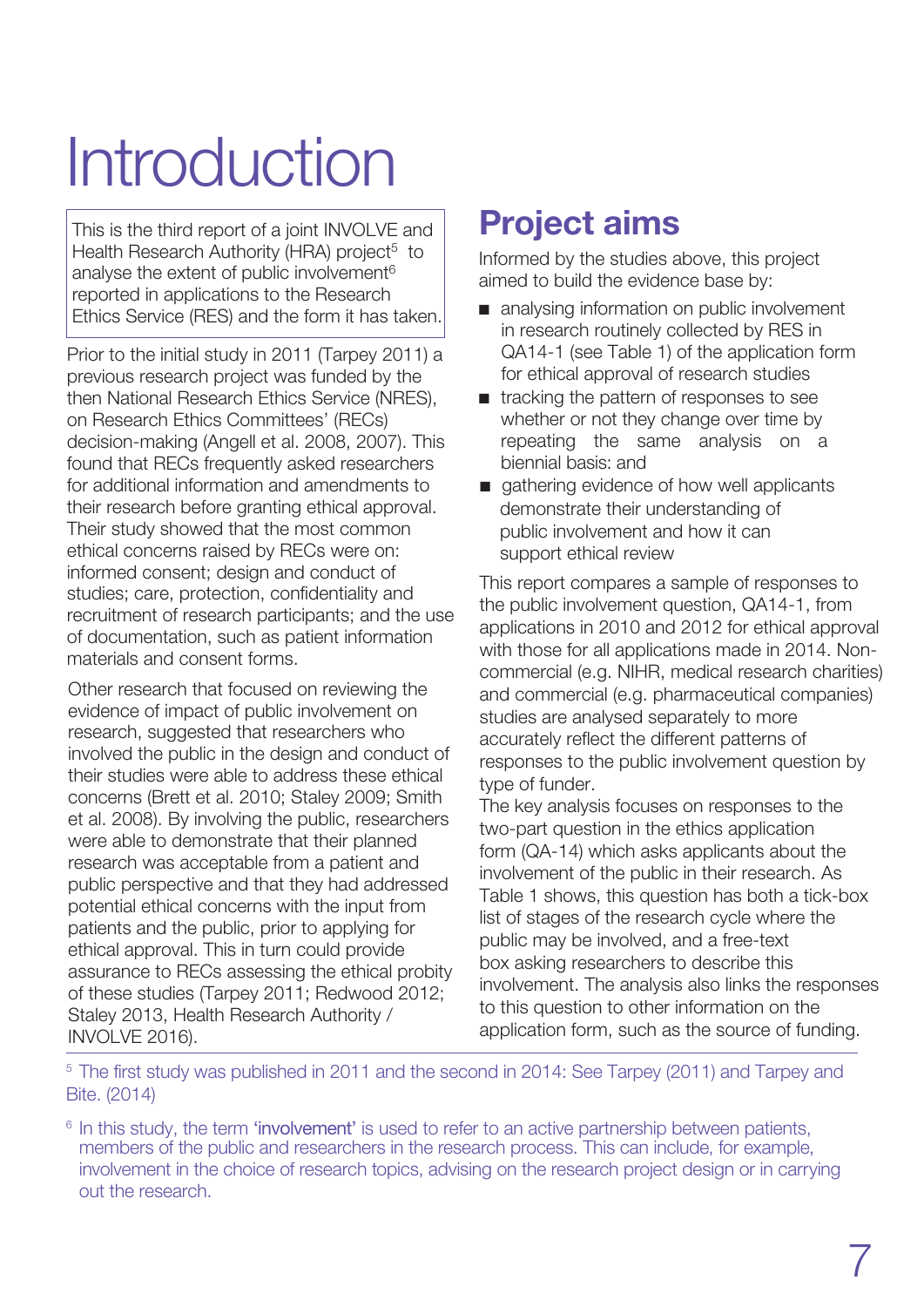The free text responses were compared with an agreed definition of public involvement and coded to indicate whether or not they actually described the involvement of the public: thus involvement was 'confirmed' or 'not confirmed'.

The definition of involvement used (from INVOLVE and consistent with that used by the HRA) was broadly interpreted for all three studies. This led to involvement being confirmed for a wide range of activities from one-off consultations with a single individual through to extensive collaboration or co-production throughout the research cycle. The variability of what was confirmed as involvement is explored in a detailed qualitative analysis of data from 2014, published separately in BMC's open access journal Research Involvement and Engagement (Staley and Elliott 2017).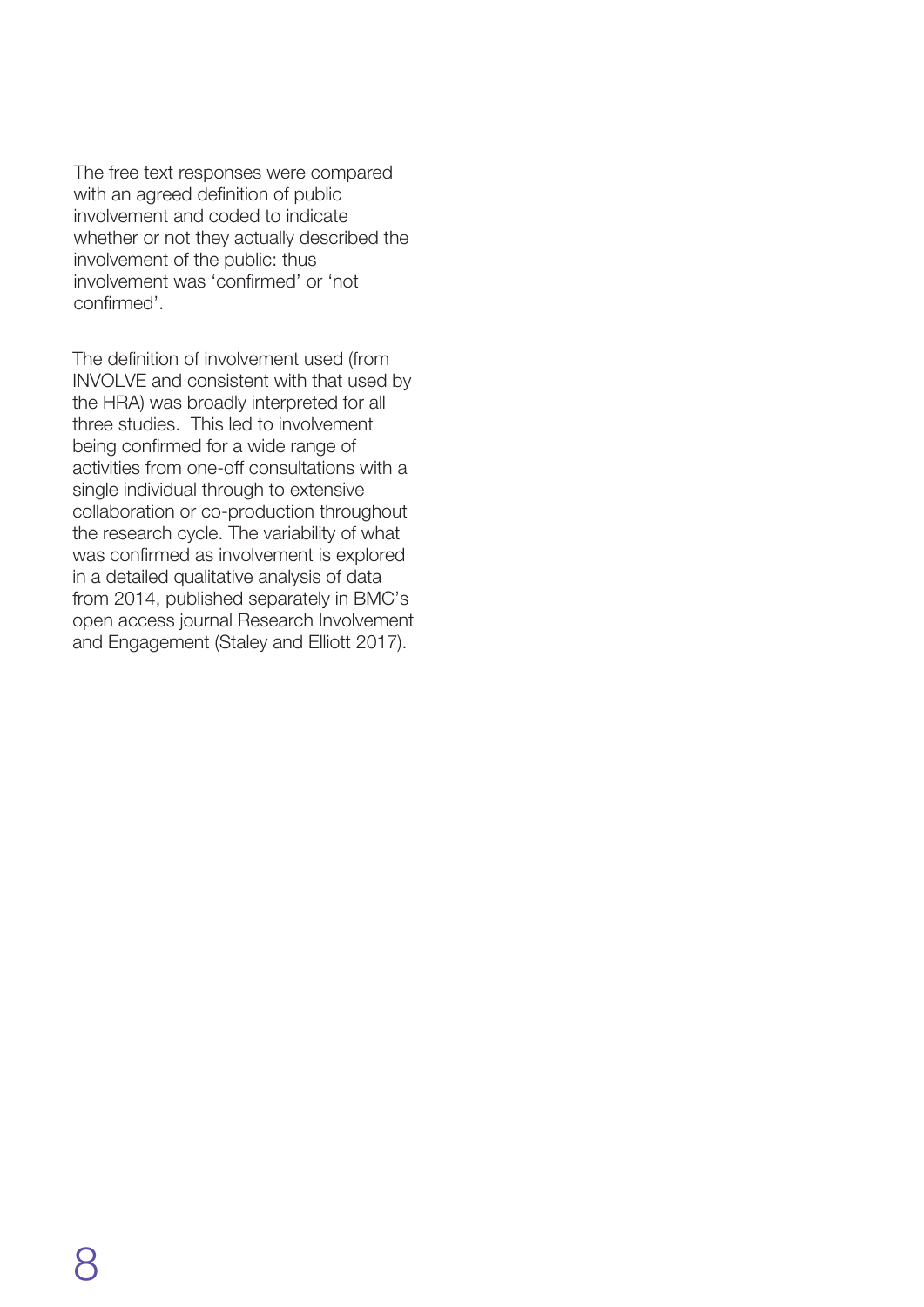### Table 1: QuA-14: The question on public involvement and guidance note on application form for ethics approval**<sup>7</sup>**

**"QA14-1**: In which aspects of the research process have you actively involved, or will you involve, patients, service users and/or their carers or members of the public? ❏ Design of the research ❏ Management of the research ❏ Undertaking the research ❏ Analysis of results ❏ Dissemination of findings ❏ None of the above Give details of involvement, or if none please justify the absence of involvement (free text box) ............................................................................................................................................. **QA14-1 IRAS Guidance note (explanation appears on IRAS form as a hover text-box): "**Public involvement includes consultation with or working alongside members of the public,

patients, service users or carers in the choice of research topic, and the design, planning, conduct and dissemination of research. The UK health departments are committed to active patient and public involvement in all stages of research.

For more information see INVOLVE (**<http://www.involve.nihr.ac.uk>**) or, in Wales, see Involving People (**http://w[ww.wales.nhs.uk/sites3/page.cfm?orgid=580&pid=14773](http://www.wales.nhs.uk/sites3/page.cfm?orgid=580&pid=14773))**)

This question does not refer to the involvement of patients, members of the public or service users or carers as participants in the research."

See Appendix A for further information on this project and the study's methods of data selection and analysis.

<sup>7</sup>QuA14, IRAS Ethics Application Form: www.myresearchproject.org.uk/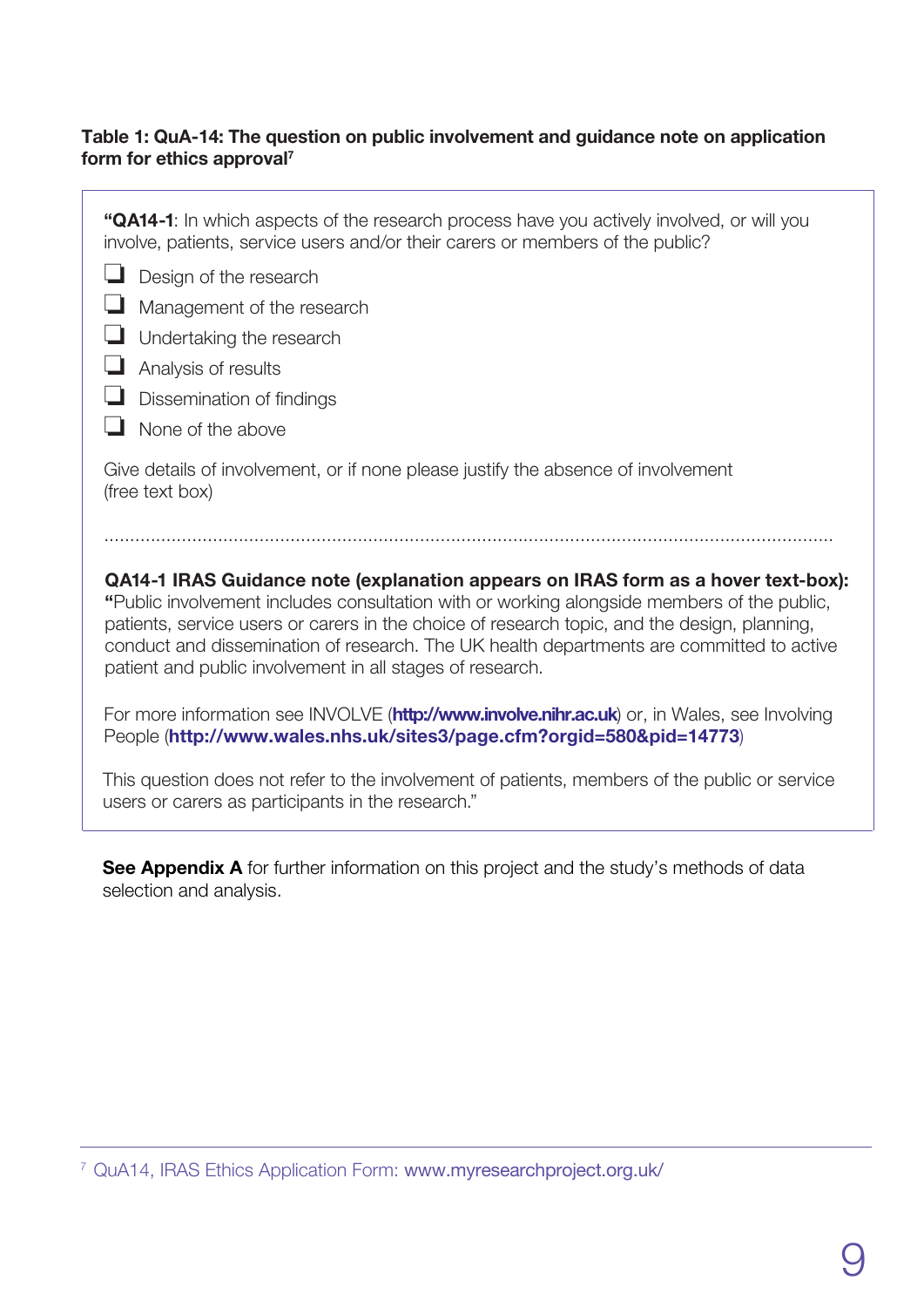# **Findings**

This section presents the study findings. They show comparative analyses of data from 2010, 2012 and 2014 and resultant trends. Results are shown for all types of studies together, by the broad categories of commercial or non-commercial funders and for non-commercial studies they are further broken down into seven categories of organisation. Finally, there are the results of analyses according to which stages of the research cycle applicants indicated that they had involved the public or where they planned to involve the public.

## Results for all studies together

In all three years of the study nearly two thirds of applicants ticked at least one box in response to the question on public involvement, indicating that they were intending to involve or had involved the public in some aspects of their research (63% in 2014, 61% in 2012 and 62% in 2010, Tarpey and Bite, 2014).

However, as shown in Figure 1, the overall proportion of studies where public involvement was confirmed was 36% in 2014, up from 28% in 2012 and 19% in 2010.

The increase in the proportion of applicants whose plans for involvement were confirmed from 2010 to 2014 corresponds to the decrease in the proportion of applications where involvement was not confirmed, as shown in Figure 2, 27% in 2014, down from 33% in 2012 and 42% in 2010. The proportion of applicants reporting no plans for involvement was very similar in each year, as shown in Figure 3.

#### **Figure 1:** The change in percentage of applications where involvement was confirmed by free text from 2010 to 2014

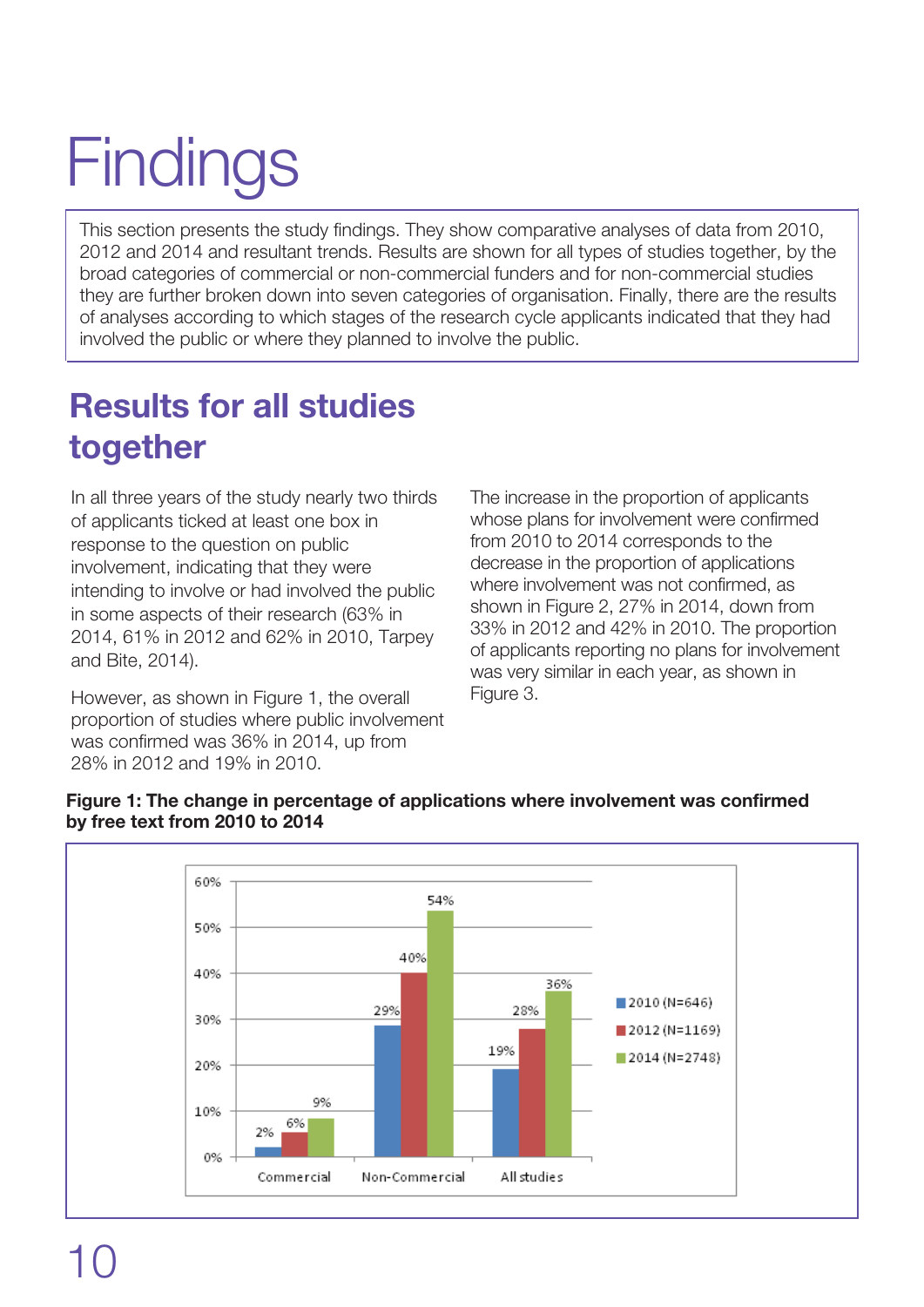

**Figure 2:** The change in percentage of applications where involvement was not confirmed by free text from 2010 to 2014

**Figure 3:** The change in percentage of applications where there were no plans for involvement reported from 2010 to 2014

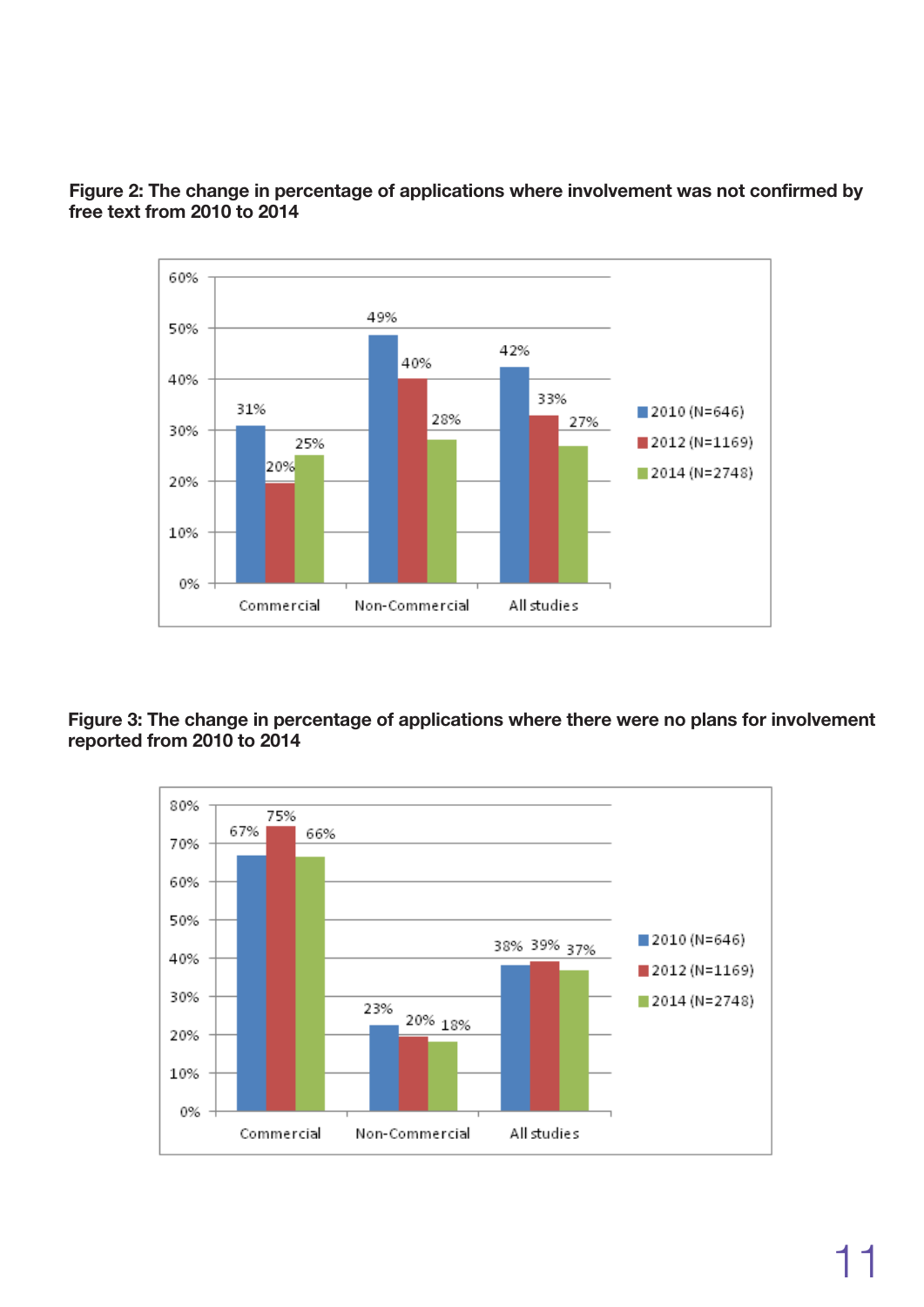## Results according to the commercial status of the funder

In the IRAS form the funding and sponsor organisations are categorised as either commercial or non-commercial. When the results are separated out by the commercial status of the funder, the differences are very marked. As shown in Figure 1, non-commercial funded studies have a very much higher and increasing proportion of plans for public involvement in their research compared to commercially funded studies:

- n In 2014, 54% of researchers of noncommercial studies reported involving, or intending to involve, the public in their research. They ticked one or more of the involvement boxes and their free-text responses confirmed their plans; in 2012 this proportion was 40% and in 2010 it was 29%.
- $\blacksquare$  In 2014 9% of researchers of commercial studies reported involving or intending to involve the public in their research. They ticked one or more of the involvement boxes and their free-text responses confirmed their plans: in 2010 this proportion was just 2%, rising to 6% in 2012.

The pattern of increases in involvement confirmed with concomitant decreases in involvement not confirmed shown for all studies are similar for applications from both noncommercial and commercial funders, as shown in Figure 2:

 $\blacksquare$  In 2014 28% of applicants of noncommercial studies, who had ticked at least one of the involvement boxes, in fact described plans for engagement, participation or other activities but not public involvement. This number is down from 40% in 2012 and 49% in 2010. They explained, for example, how they were going to recruit patients to participate in their research or how they would disseminate their study findings to research participants and to colleagues

 $\blacksquare$  In 2014 25% of applicants of commercial studies, who had ticked at least one of the involvement boxes, in fact described plans for engagement, participation or other activities but not public involvement. This compared to 20% in 2012 and 31% in 2010.

The proportions of applications where no involvement was reported are again similar when broken down by the commercial status as for all funders, as shown on Figure 3:

- $\blacksquare$  In 2014, 18% of applicants of noncommercial studies said they had no plans for involvement; in 2012 it was 20% and in 2010 it was 23%.
- $\blacksquare$  The proportion applicants of commercial studies who indicated that they were not intending to involve the public in their study has been broadly similar from 2010 to 2014: in 2010 it was 67%, in 2012 it was 75% and in 2014 it was 66%

### Results for different categories of noncommercial funding organisations

Around a third of all studies in all three years are commercially funded (39% in 2014 and 36% in each of 2012 and 2010) and, as shown above, they report the lowest levels of confirmed involvement. The non-commercial funders were grouped into seven categories, which were determined for the first study (for more information see Appendix A).

Figure 4 shows for each category of noncommercial research funder the percentage of studies where the involvement reported has been confirmed by the free text response, with commercial funders included for comparison. There is a steady increase for all funders from 2010 to 2014 consistent with the continued and growing trend amongst non-commercial funders asking researchers to provide details of their plans for public involvement as part of their grant application processes (prior to applications for ethics approval).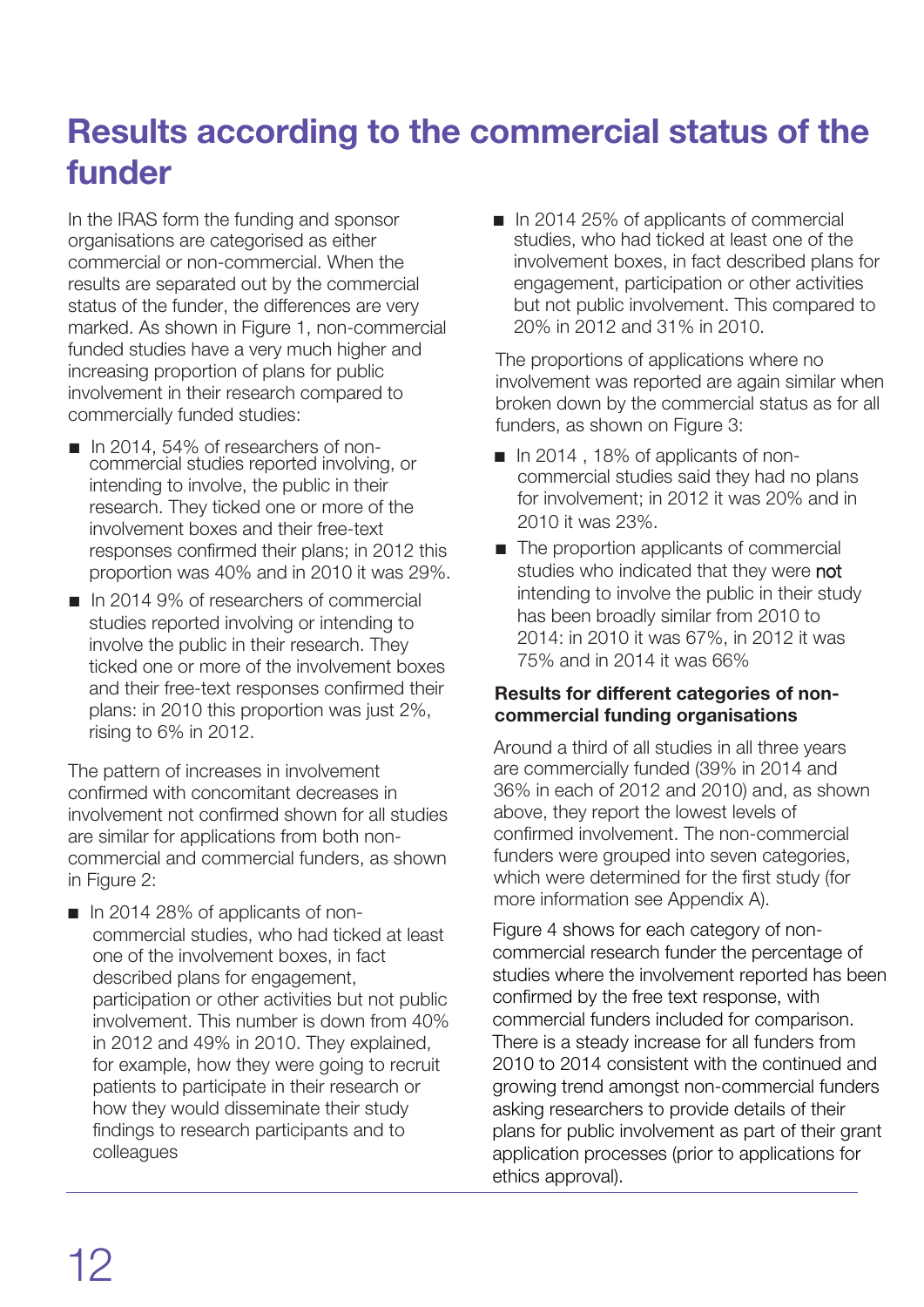The proportion for the NIHR is the highest in each year and charities the second highest. The largest relative increase between each year is for Research Councils (14% in 2010, 28% in 2012 and 45% in 2014).





As reflected in the previous report the high and increasing level of confirmed involvement for the NIHR is the result of its requirements for information on plans for involvement in all their research grant applications. This is likely to be linked to the introduction of a standard application form in all the NIHR funding programmes in September 2011. The form includes questions about patient and public involvement in the proposed research. In 2014 89% of the public involvement reported in NIHR funded applications was confirmed, up from 78% in 2012 and 67% in 2010).

The high and rising level for research charities may reflect the influence of the Association of Medical Research Charities (AMRC), which has been encouraging and supporting member charities to involve the public over recent years. In 2014 54% of public involvement reported in charity funded applications was confirmed, up from 47% in 2012 and 37% in 2010.

The lowest level of confirmed involvement reported for non-commercial funders is for NHS organisations (32% in 2014, up from 20% in both 2012 and 2010).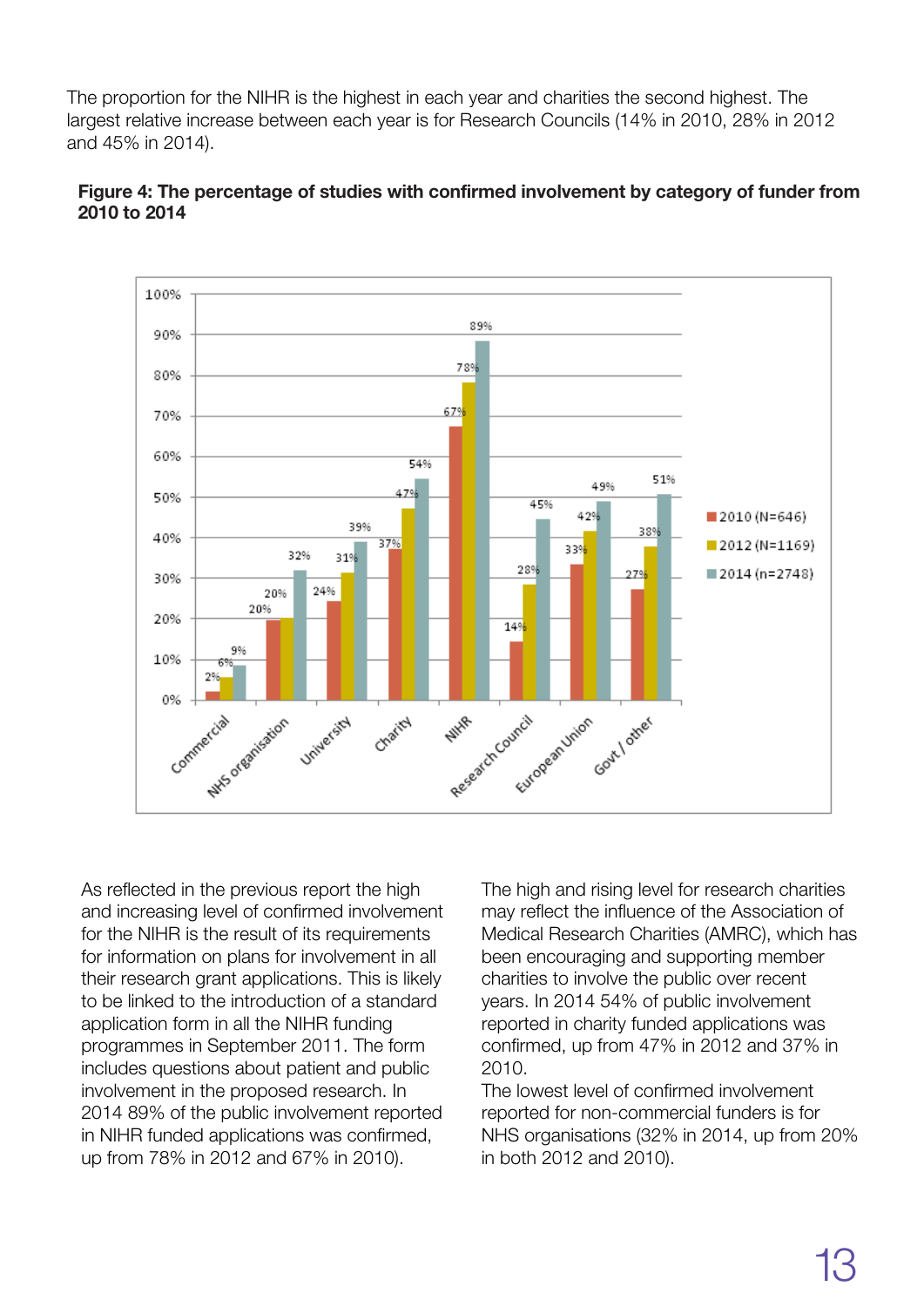Figure 5 shows for each category of research funder the percentage of studies where the involvement reported was not confirmed by the free text. The proportion has fallen overall from 2010 to 2014 for all the main categories of non-commercial funder but not for the "Government / other" category or for commercial funders, where there is no clear trend. This overall fall roughly mirrors the rise in the level of confirmed involvement while the level of no reported plans has stayed more or less constant (see below). This may mean that the level of awareness and understanding of involvement and the benefits it can bring has increased over time, which is to be hoped but cannot be demonstrated with this data.

#### **Figure** 5: The percentage of studies where involvement was not confirmed by category of funder from 2010 to 2014



Figure 6 shows for each category of research funder the percentage of studies that reported there were no plans for involvement. There is no clear trend across all the categories of funder and little change for any category between 2012 and 2014. The biggest changes are from 2010 to 2012 for charities, research councils and the 'Government / other' category and may simply reflect that the data from 2010 was poorer quality than for 2012 especially in terms of the information provided on funders and sponsors.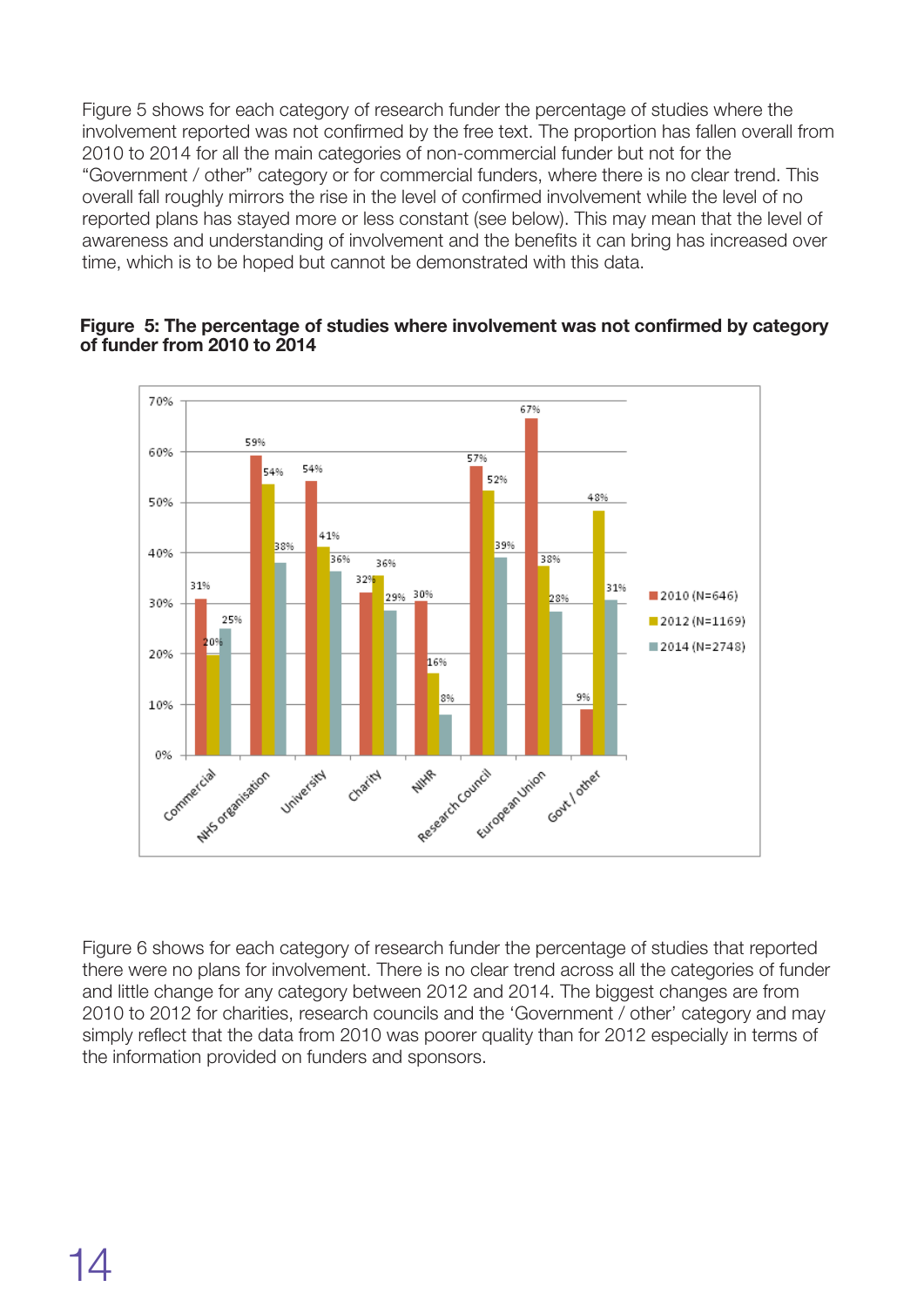

#### **Figure** 6: The percentage of studies with no plans for involvement by category of funder from 2010 to 2014

### Results for different stages of the research cycle

The reports for the first two studies included analyses of which stages of the research cycle involvement were reported and the number of stages (Tarpey 2011, Tarpey and Bite 2014). These showed that for non-commercial studies involvement was:

- Reported most often for design and dissemination
- Confirmed most often for management and analysis
- Confirmed least often for undertaking and dissemination
- Reported most often for just one stage, then two, then three and so on, with all five stages reported least often
- Confirmed more often the more stages of the research cycle were reported

For commercial studies involvement was:

- Reported most often for undertaking and dissemination
- Confirmed most often for design and management
- Confirmed least often for undertaking and dissemination
- Reported most often for just one stage, then two, then three and so on, with all five stages reported least often (and very rarely)
- Rarely reported in more than one more stage but more often confirmed when it was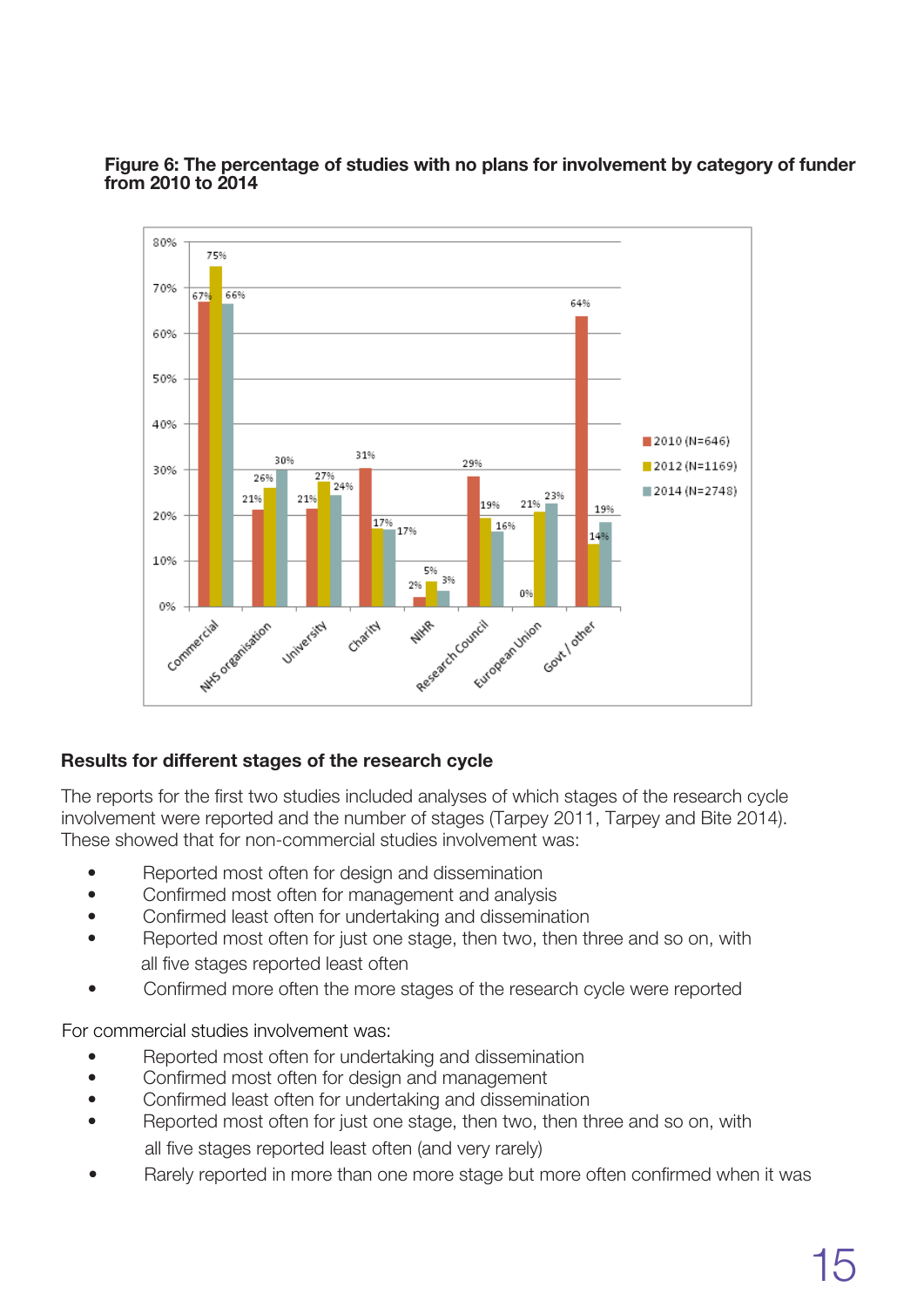A similar pattern was present in the data from 2014. These analyses clearly illustrate the effect of the variation in the type of activity that was confirmed as involvement and the lack of clarity around the definition of involvement. This is most clearly demonstrated in the descriptions given for involvement in the undertaking or dissemination of research where the vast majority of the activities were not involvement.

This was explored further for the data from 2012 and 2014 where involvement was reported for only one stage of the research cycle<sup>8</sup>. In 2012 22% of applicants (255 out of 1169) reported involvement for just one stage of the research cycle and in 2014 this was 24% (659 out of 2748). Figure 7 shows the level of involvement confirmed when it was reported for just one stage of the research cycle for all studies together.

#### **Figure** 7: All studies - One involvement box ticked only: type of involvement activity ticked and whether confirmed by free text responses for 2012 and 2014





<sup>8</sup>The data for 2010 was not available to undertake the same analysis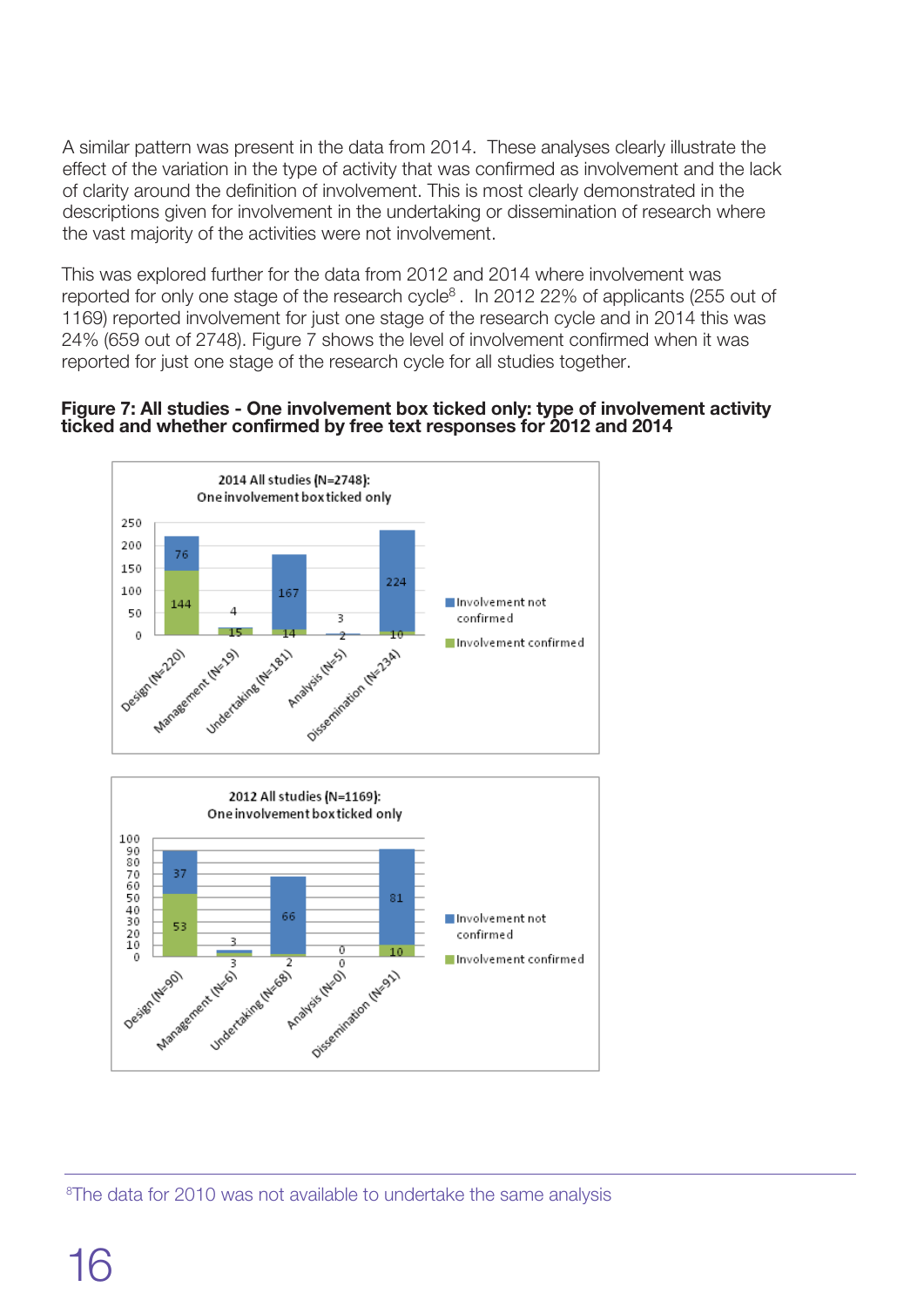## Detailed qualitative analysis of the descriptions of involvement in the free text responses to the public involvement question (2014 entries)

The analysis of what applicants said in their free-text responses about their plans, or otherwise, for public involvement in their studies has been published separately in the open access BMC journal Research Involvement and Engagement (Staley and Elliott 2017). The free text responses from applications in 2014 were analysed using Nvivo qualitative analysis software to look for common themes in what applicants wrote about the involvement they indicated in the tick boxes. This allowed a more in depth understanding to be reached than in the previous analyses for 2012 and 2010 where the free text responses were simply read in Microsoft Excel and themes looked for manually (Tarpey and Bite 2014 and Tarpey 2011). However, the broad themes found in the 2014 entries are similar to those for 2010 and 2012<sup>9</sup> .

Although a number of clear themes emerged from this analysis one of the most marked finding was that in many cases not enough detail was provided to make a judgement about what had actually been done or was planned to be done or about the quality of involvement that was described.

The analysis does indicate that there is a lot of confusion about what involvement in the different stages means. It is also seems unclear as to whether the questions are asking about the impact of any involvement prior to REC review, or the potential for involvement in different stages of the planned project.

The paper describes the themes found in the free text according to the different stages of research where involvement was reported.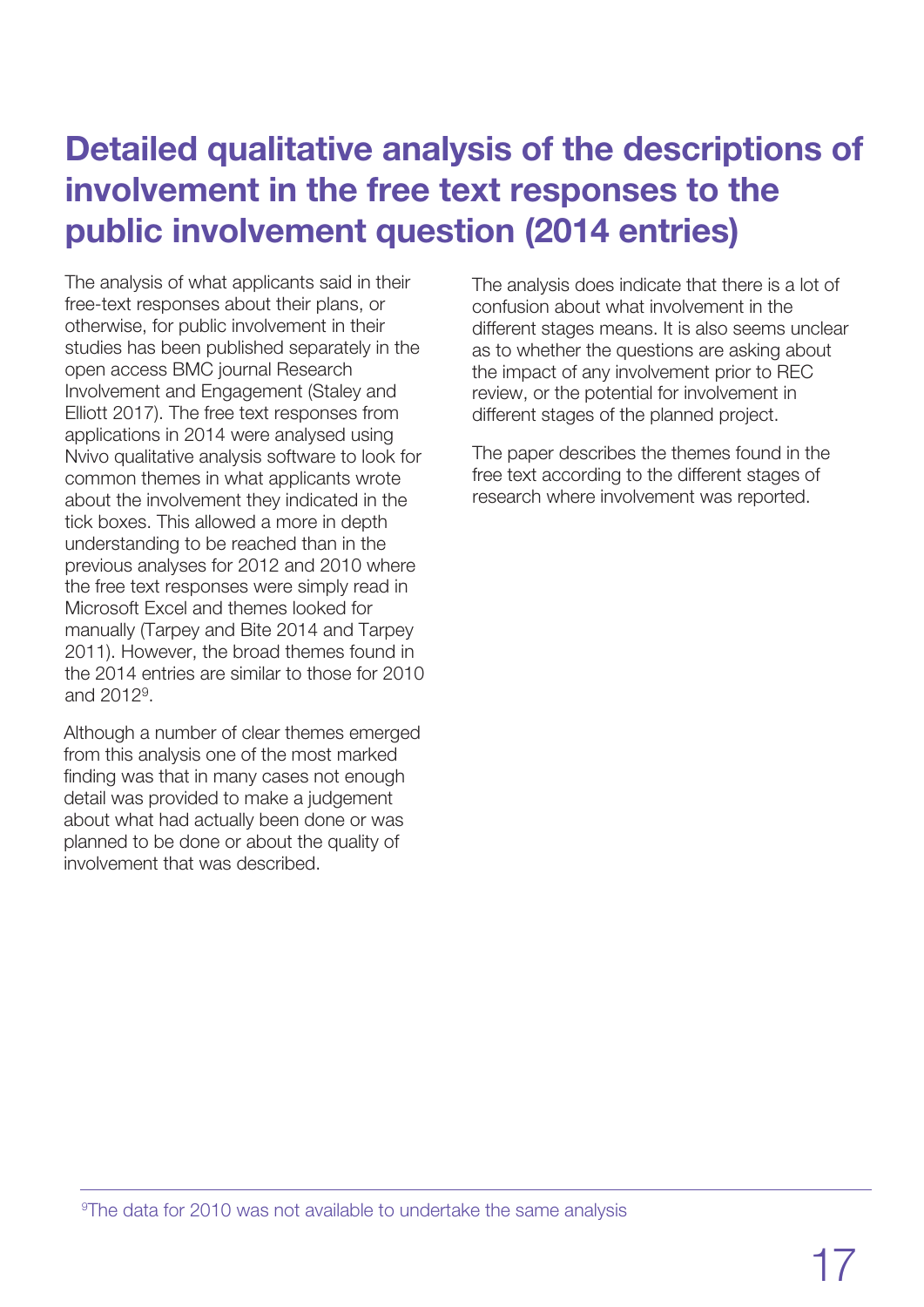## Concluding comments

This study and the qualitative analysis of 2014 data (Staley and Elliott 2017) confirm and build on the previous studies in showing that it is possible to obtain a measure of the extent of public involvement from routine data collected by RES and the form it takes even though there is considerable variation in what was described as involvement. However, the qualitative analysis of the 2014 data revealed the extent of the variability of what applicants write about involvement and that for most applications the information is of limited value to RECs in assuring them about the ethical aspects of studies. The analysis of records where involvement was only reported for one stage of the research cycle, which is included for the first time in this report, further illustrates the limitations of the data for use by RECs.

The main finding from this report is that the rise in the amount of confirmed involvement described in applications for ethical approval that was seen from 2010 to 2012, as shown in the second report (Tarpey and Bite, 2014), continued from 2012 to 2014. This is encouraging and hopefully shows the increasing awareness of the importance of public involvement in helping to ensure that health and social care research studies are ethical and acceptable to participants.

Although this study and, particularly, the qualitative analysis of 2014 data, show that the information applicants for ethical review provide is not as helpful as it could be, members of RECs are able to and do ask applicants who attend meetings for more details about their involvement of patients and the public. Often this additional information is helpful to the ethical review of applications and would be more so were it included in the applications in the first place.

Therefore, the HRA has decided to use the evidence in this report as the basis for reviewing the information about the involvement of patients and the public in applications for ethical review with a view to making it more useful in assessing whether studies are ethical and acceptable to participants.

The intention is to think about what RECs do with researchers' reports of involvement in a different way. The important thing will be for RECs to assess whether researchers have made good use of the outputs of the involvement of patients and the public rather than trying to judge the quality of the process of involvement for itself. While it will be important to know that what has been done has been done well what will be more important is to look at what has changed as a result.

While the work for this report was being undertaken the HRA and INVOLVE published revised and updated guidance about public involvement and ethical review (Health Research Authority / INVOLVE 2016a) and an associated evidence briefing on the impact of public involvement on ethical review (Health Research Authority / INVOLVE 2016b). These documents build on earlier versions referenced in the first two studies and provide a point of reference for the work the HRA has started to improve the usefulness of the information on involvement in applications for ethical review.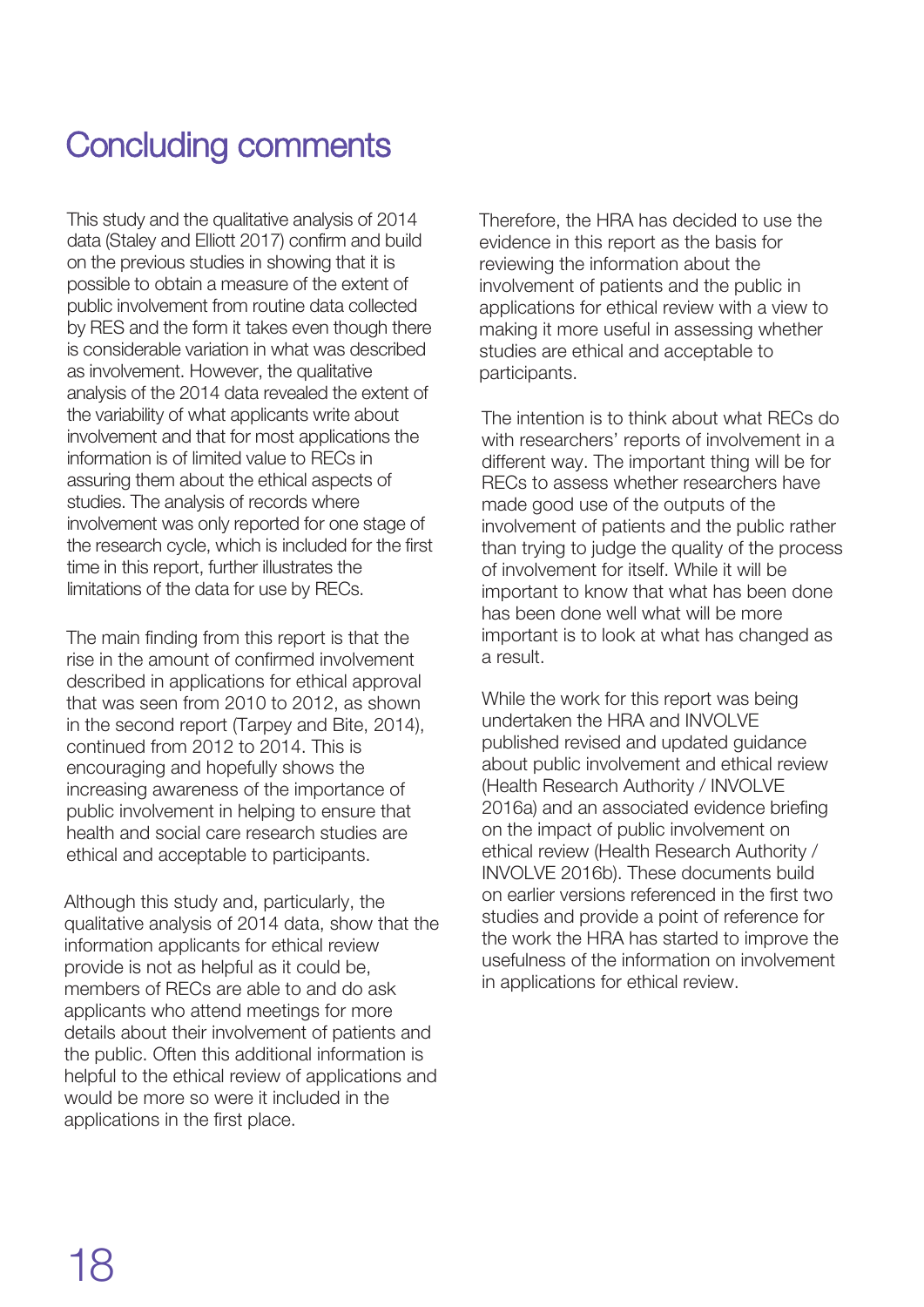## Next steps

#### Making the requirements for information on public involvement in IRAS more useful for ethical review

Public involvement prior to ethical review could usefully inform the REC review process (Health Research Authority / INVOLVE 2016b). The findings from the qualitative analysis show that currently researchers' reports of involvement in the IRAS form rarely include information that would help REC members. The question about involvement on the IRAS form (and the accompanying guidance for applicants), does not explicitly ask for information that would be of benefit. The HRA has started to work collaboratively with RECs and the research community (researchers, funders and sponsors) to consider what information RECs need about involvement and therefore how the question and guidance might be revised to better meet these needs.

### Supporting Research Ethics Committees (RECs) to make more effective use of information on public involvement

Once the IRAS form and guidance has been revised, it is hoped that REC members will be able to make extensive use of researchers' reports of involvement to support their ethical review. For example, good quality involvement that has made a difference to the design of a study is likely to assure REC members of the ethical probity of a research proposal. It will be important to ensure that RECs have a shared understanding of the value of involvement in supporting ethical review and are consistent in their use of the information provided by researchers.

#### Supporting and encouraging more and better public involvement in health research

The HRA will continue to support and encourage researchers and organisations that fund and manage health research, both noncommercial and commercial, to involve the public in their work and to do so as effectively as possible. This will build on the joint guidance and evidence briefing issued by the HRA and INVOLVE in 2016 (Health Research Authority / INVOLVE 2016a, 2016b).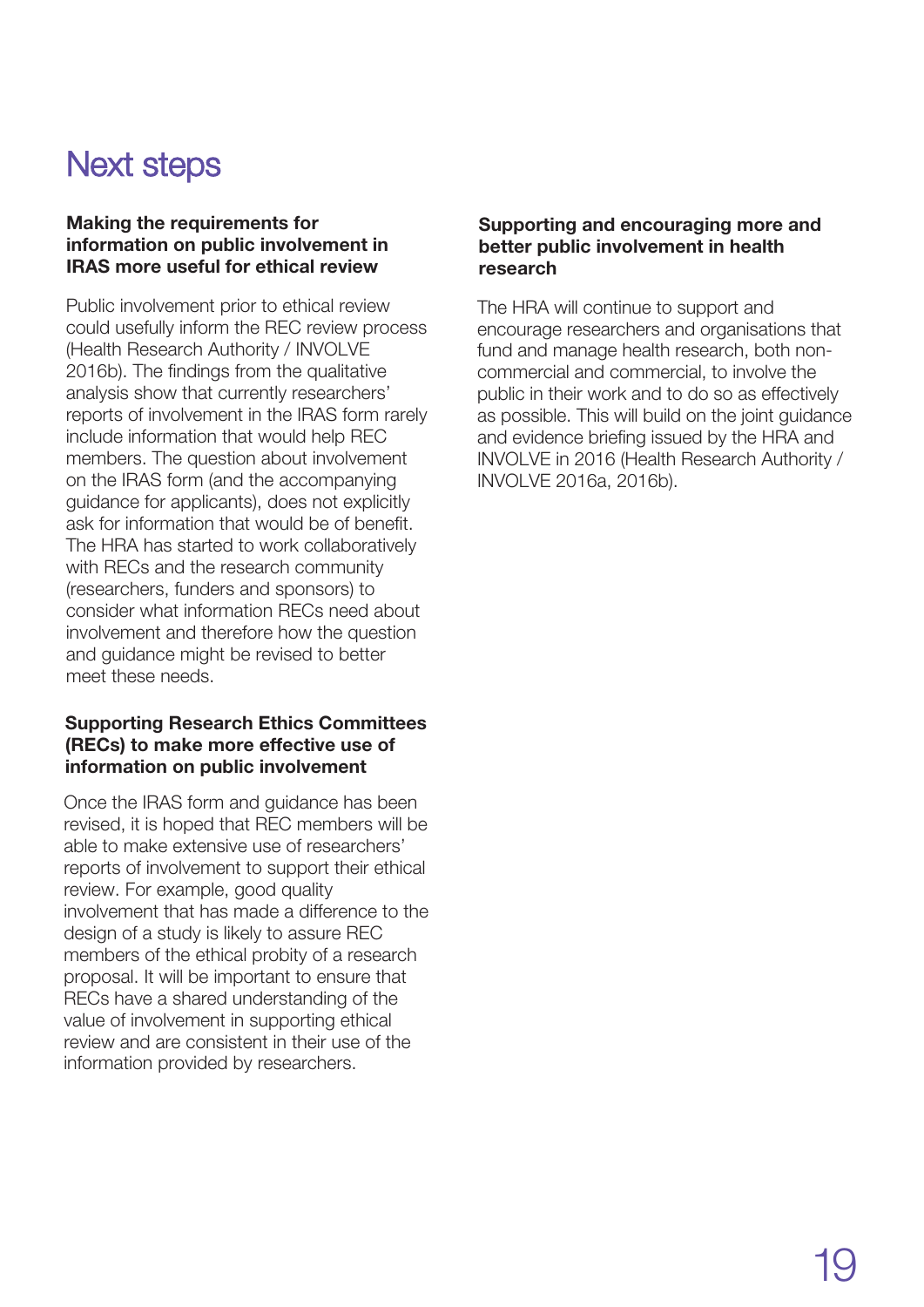## **References**

Angell E.L., Bryman A., Ashcroft R.E. and Dixon-Woods M. (2008) **An analysis of decision letters by research ethics committees: the science/ethics quality boundary examined**, Quality and Safety in Health Care, 17: 131-136.

Angell E.L., Jackson C.L., Ashcroft R.E., Bryman A., Windridge K. and Dixon-Woods M. (2007) **Is 'inconsistency' in research ethics committee decision-making really a problem? An empirical investigation and reflection**, Clinical Ethics, 2: 92-99.

Brett J., Staniszewska S., Mockford C., Seers K., Herron-Marx S. and Bayliss H. (2010) **The PIRICOM Study: A systematic review of the conceptualisation, measurement, impact and outcomes of patient and public involvement in health and social care research**, UK Clinical Research Collaboration, London, page 83.

Health Research Authority / INVOLVE. (2016a) Public involvement in research and research ethics committee review. Health Research Authority / INVOLVE: Southampton [http://www.hra.nhs.uk/documents/2016/05/hra](http://www.hra.nhs.uk/documents/2016/05/hra-involve-updated-statement-2016.pdf)involve-updated-statement-2016.pdf Accessed 18 January 2017

Health Research Authority / INVOLVE. (2016b). Impact of public involvement on ethical aspects of research. Health Research Authority / INVOLVE: Southampton http:// [www.hra.nhs.uk/documents/2016/05/impact](http://www.hra.nhs.uk/documents/2016/05/hra-involve-updated-statement-2016.pdf)public-involvement-ethical-aspects-researchupdated-2016.pdf Accessed 18 January 2017

Ives J., Damery S.and Redwod S. (2012) **PPI, paradoxes and Plato: who's sailing the ship?** Journal of Medical Ethics, doi: 10.1136/ medethics-2011-100150.

Smith E., Ross F., Donovan S., Manthorpe J., Brearley S., Sitzia J. and Beresford P. (2008) **Service user involvement in nursing, midwifery and health visiting research: a review of evidence and practice**, International Journal of Nursing Studies, Vol 45, No 2, 298-315.

Staley K. (2013) **There is no paradox with PPI in research**, Journal of Medical Ethics, 39, 186-187.

Staley K. (2009) **Exploring Impact: Public involvement in NHS, public health and social care research**, INVOLVE, Eastleigh, 50-53.

Staley K. and Elliott J. (2017) Public involvement could usefully inform ethical review, but rarely does: what are the implications? Research Involvement and Engagement, Vol 3, Issue 1, doi: 10.1186/s40900-017-0080-0

Tarpey M. (2011) **Public involvement in research applications to the National Research Ethics Service**, INVOLVE, Eastleigh.

Tarpey M. and Bite S. (2014) **Public** involvement in research applications to the National Research Ethics Service: Comparative analysis of 2010 and 2012 data, INVOLVE Eastleigh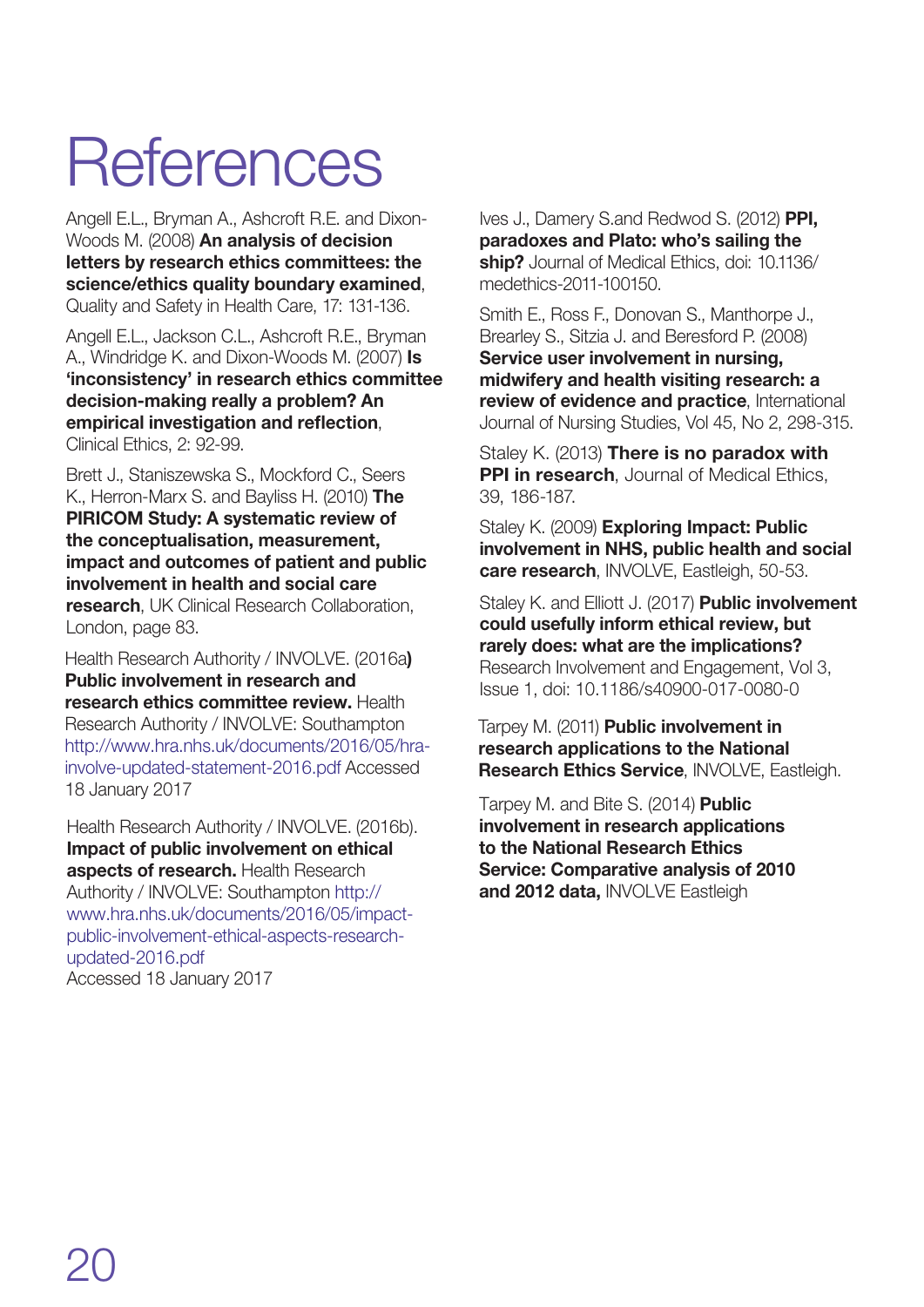# **Appendix A**

## Project background and study methods

## **Background**

## Management of the project

This project was guided by a steering group between 2010 and 2011 made up of the following members:

**Sarah Buckland**, Director INVOLVE Coordinating Centre

**Janet Wisely, Director National Research** Ethics Service (NRES)

**Jeremy Butler, member National** Research Ethics Advisors' (NREA) panel

**Jim Elliott**, INVOLVE Group member

**Valerie Heard**, Policy Implementation Officer NRES

**Sam Wigand, Business Support Officer** (Projects) NRES

**Duncan Britton**, Infonetica, acted as technical advisor to the steering group.

The second study was also guided by Sarah Buckland (INVOLVE Coordinating Centre), Janet Wisely (Chief Executive of the Health Research Authority, HRA) Jim Elliott (Public Involvement Lead, HRA) and Jonathan Bell (technical adviser).

The first two studies were carried out by Sarah Bite and Maryrose Tarpey at the INVOLVE Coordinating Centre.

This third study was carried out by Jim Elliott, Andrea Horwood and Amanda Hunn from the HRA, Kristina Staley from TwoCan Associates and Maryrose Tarpey (independent consultant and formerly with the INVOLVE Coordinating Centre).

## **The ethics application form**

When researchers receive funding for a health or social care research study, before that study can start, they must firstly obtain ethical approval from the HRA's Research Ethics Service (RES, formerly the National Research Ethics Service, NRES). They do this by filling in the Integrated Research Application System (IRAS) application form (www.myresearchproject.org.uk), which is used by RES' Research Ethics Committees (RECs) as well as other organisations required to approve research including NHS R&D to assess applications for ethical approvals.

Since September 2009, the IRAS form has included a two-part question (QA14-1) asking researchers about their plans for active public involvement, with a guidance note explaining what public involvement does and does not cover. They are asked first to tick the boxes listing which stages of the research process they have involved or intend to involve patients, service users, carers or members of the public; and second, to use the free-text box to describe what they have done or plan to do. See table 1 in the main report. In later sections of the IRAS form, there are separate questions about participant recruitment (QA27-A34) and dissemination (QA51 and QA53).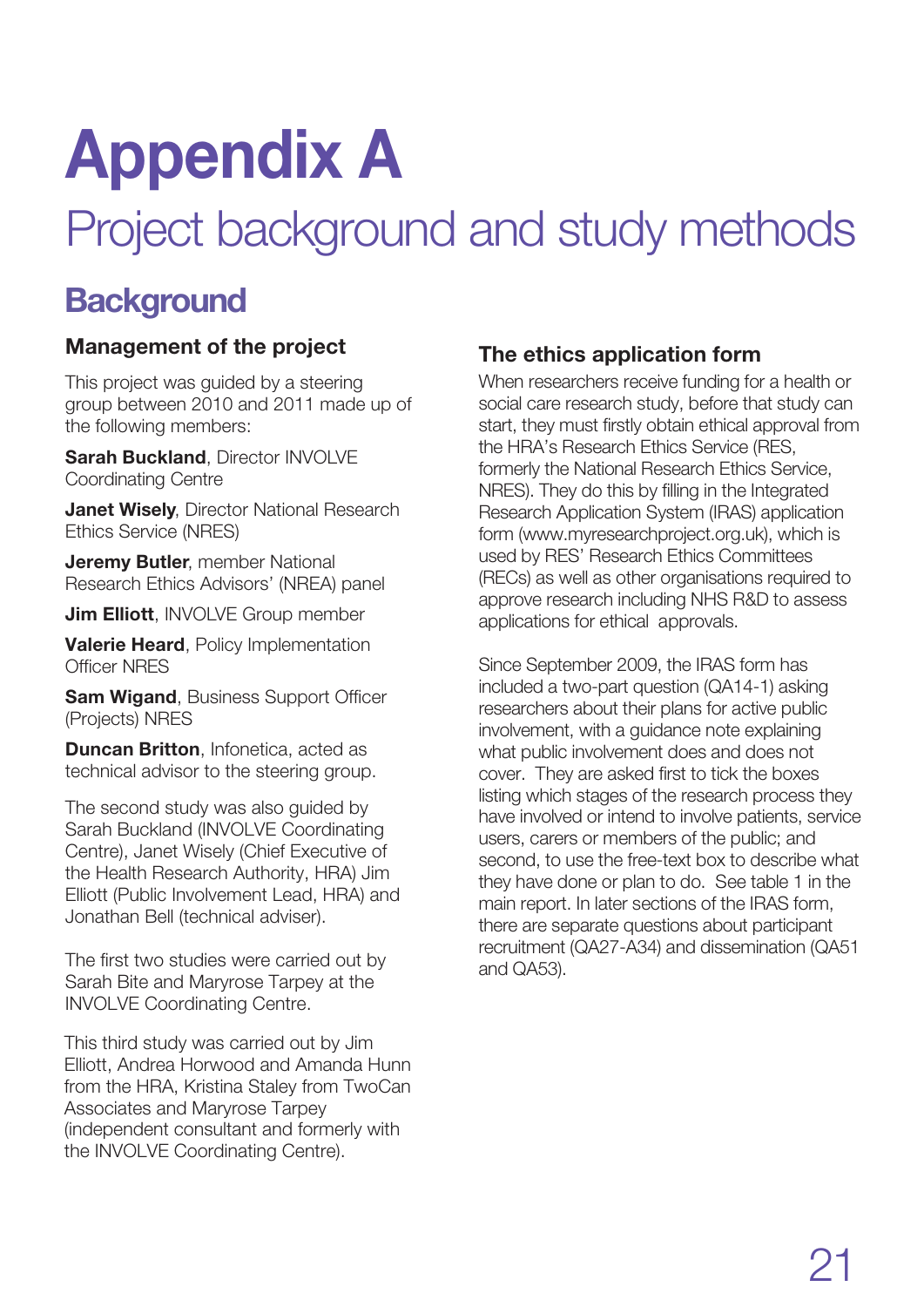## M**ethods**

## National Research Ethics Service (NRES) scoping work (2010)

In preparation for the first study in 2011, a selection of completed IRAS application forms submitted to NRES was analysed<sup>10</sup>, focusing on responses to the involvement question as well as cross-referencing with background information including the type of study, funder and sponsor. It included applications from both 'educational' and 'non-educational' studies<sup>11</sup>. NRES analysed both quantitative and free-text responses to the questions and developed summary categories to analyse the content of the freetext responses on public involvement. The work also looked at the linked administrative records of REC committee meetings and related correspondence with researchers for a sub-sample of these forms, but no references referring to the public involvement question were found.

### 2011 first joint study (analysing 2010 data)

Based on the scoping work the 2011 study surveyed a sample of non-educational studies submitted on IRAS application forms to NRES for ethical approval during 2010 (from 1 January to 31 December inclusive).

RES (and NRES before it) does not hold a research database but has an administrative database through which all applications submitted to it can be accessed. The database is designed to assist and manage the ethical review process. Therefore, access to the data for the purpose of review across

applications is possible but not routinely available. The technical adviser on the steering group recommended that the most straightforward way of creating the study sample was to extract all applications submitted to Manchester and London Research Ethics Committees (RECs) and the Social Care REC during 2010 (compared to alternatives of more REC centres and a shorter time frame). All other RECs were excluded. This method produced a final sample size of 14% (646 non-educational studies).

The data extracted from the IRAS form included the public involvement question and other information covering the purpose and design of the research, type of study, lead funder and sponsor. The free text responses from the question on public involvement were read against an agreed definition of public involvement and coded to indicate whether or not they actually described the involvement of the public: thus involvement was either confirmed or not confirmed. Whilst some of this data was available as quantitative (tick-box) responses, most were free-text, qualitative entries. Both sets of data, quantitative and qualitative, were coded and analysed after an initial sort according to the responses to the public involvement question (as the key variable). The categories developed during the 2010 scoping study for the free-text responses on the public involvement question were used as the basis for the content analysis of the free-text responses and are reported in the findings section of this report.

<sup>10</sup>NRES in-house scoping work undertaken by Sam Wigand with work on REC correspondence to researchers carried out by Valerie Heard in February 2010.

<sup>11</sup> 'Non-educational' studies are the main, externally funded research studies. They are categorised as such, to distinguish them from 'educational studies', which cover research where the principal purpose is the training of researchers, for example by doing doctoral or masters research degrees. Given the focus of this study, educational studies were excluded from the 2011 study and again from this study.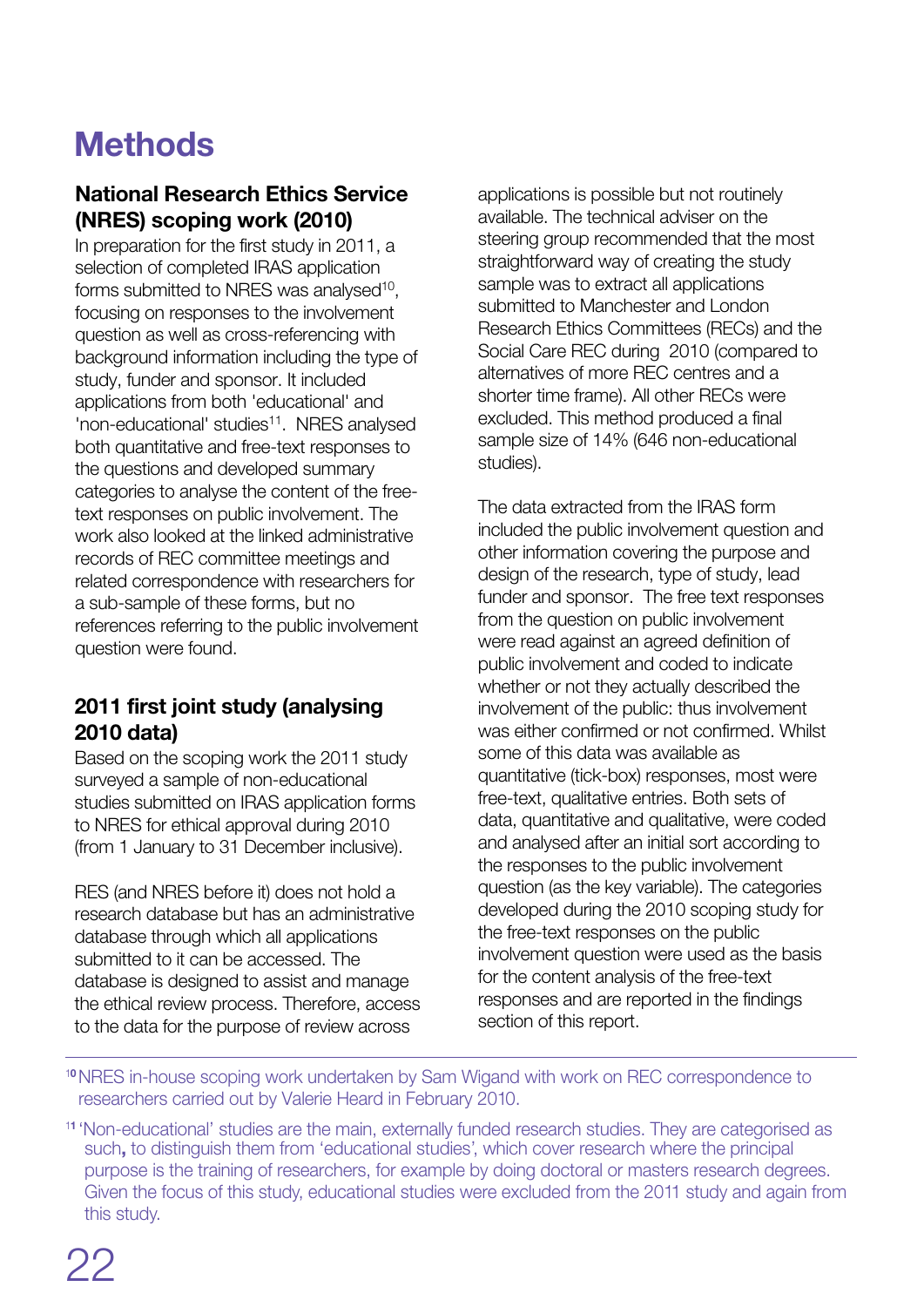## 2014 second joint study (analysing 2012 data)

The exact same specifications and search criteria were used to extract the 2012 data as for the 2010 data.

Despite this, there are two differences to the previous study: a) the second study had a larger sample size and b) the analysis applied to both sets of data (2012 and 2010) was extended. The reasons for this are summarised below:

#### a) **Difference in sample size:**

Although the 2012 data was extracted from the exact same RECs sampled for the 2010 data, this resulted in a much larger sample size - 30% (N=1169) of the total non-educational study applications in 2012, compared to 14% (N=646) of the total applications in 2010. This was presumed to reflect the reorganisation of NRES and increased workload of the RECs specified in the search criteria since being relocated within the Health Research Authority established in December 2011<sup>12</sup>

#### b) **Extended analysis of the data:**

The 2011 study had not made a distinction between non-commercial (e.g. NIHR, medical research charities) and commercially (e.g. pharmaceutical companies) funded studies. For the second study, the two main funding streams were separated out and the 2010 data resorted and reanalysed to better reflect the extent of the very different scale of responses to the public involvement question by type of funder.

As for the 2011 study, the 2012 data was checked, duplicates and educational studies removed. The only data not presented as percentages of the 2010 and 2012 data samples was where the applicants were able to tick more than one option where the absolute number is most relevant.

## 2016 third joint study (analysing 2014 data)

The exact same specifications and search criteria were used to extract the 2014 data as for the 2012 and 2010 data. The detailed specifications developed for the data extraction and search criteria are available on request from: hrapublicinvolvement@nhs.net

When the first two studies were conducted the data from IRAS were handled by a third party organisation for the RES. This had moved in house by the third study and the cost of extracting data for all applications from 2014 was insignificant compared to the previous situation. Therefore, data for all applications were extracted for 2014 to allow additional analyses to be conducted and to validate the sample used in the first two studies.

The free text responses were read against an agreed definition of public involvement and coded to indicate whether or not they actually described the involvement of the public: thus involvement was either confirmed or not confirmed. For the initial coding of data from the same sample of RECs as for 2010 and 2012 all records were coded by JE and KS. In order to ensure that the coding was consistent with that for the previous studies a third of the sample was also coded by MRT, who coded the data for the first two studies and a third coded by AHo with a small overlap such that around 10% of records were coded by all four raters. Differences in the coding results were discussed and a mutually agreed result reached for all of them.

The remaining records (around two thirds of the total sample) were coded by JE and KS only. A sample of these responses were analysed by both JE and KS to compare for inter-rater reliability following the previous moderation with four raters. The results were analysed to determine the Cohen's kappa co-efficient of agreement<sup>13</sup> for two raters with the results equal to 0.87, where a value greater than 0.80 indicates very good agreement.

- <sup>12</sup> https://www.hra.nhs.uk/about-us/committees-and-services/res-and-recs/
- <sup>13</sup> McHugh M L. Interrater reliability: the kappa statistic. Biochemia Medica 2012;22(3):276-82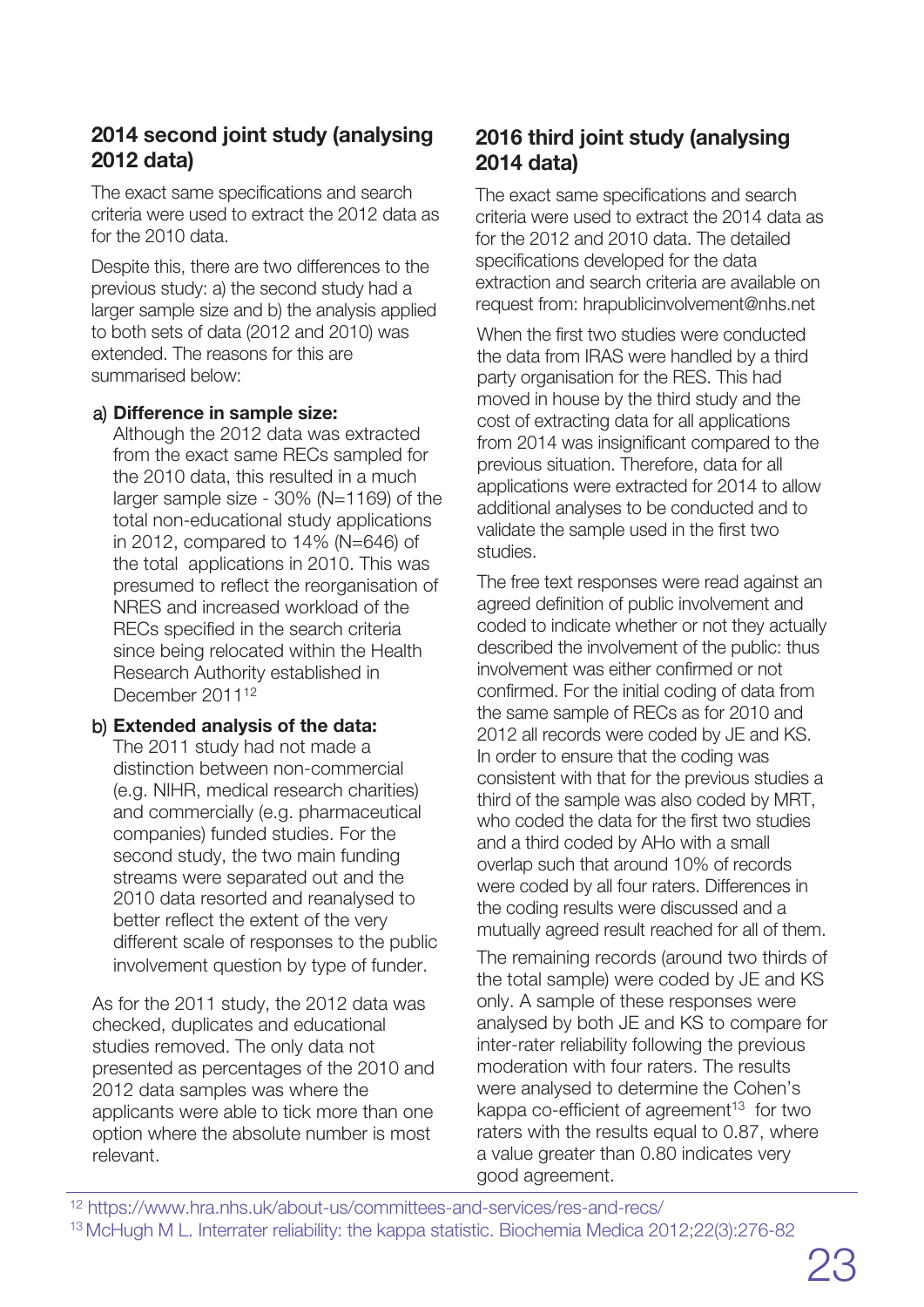201 records were analysed by both raters with agreement for 188 records (83 agreed yes and 105 agreed no) and disagreement for 13, equivalent to an observed proportionate agreement of  $(83+105) / 201 = 0.935$  (Po).

Rater 1 said yes to 94 and no to  $107 = 46.8\%$ yes, 53.2% no

Rater 2 said yes to 85 and no to  $116 = 42.3\%$ yes, 58.7% no

Probability of both saying yes randomly =  $0.468 \times 0.423 = 0.198$ 

Probability of both saying no randomly =  $0.532 \times 0.577 = 0.307$ 

Therefore overall probability of random  $a$ greement = Pe =  $0.198 + 0.307 = 0.505$ 

Cohen's kappa,  $k = (Po - Pe) / 1 - Pe =$  $(0.935 - 0.505) / (1 - 0.505) = 0.87$ 

The seven categories of non-commercial funders as used for the two previous studies were used for this third study except the final category of 'other'. This was re-labelled 'government / other' to indicate that, following analysis of the data for 2014, it was clear that most of the organisations in this category were government organisations other than NIHR, Research Councils and the European Union. The order of funder categories in figures 4 to 6 from left to right is based on the numbers of studies in each category from the first study in 2010, where the highest number were commercial studies.

The proportions of studies in the seven different categories of non-commercial funder vary somewhat across the three years. However, the proportion of charity and National Institute for Health Research (NIHR) studies have both risen from 2010 to 2014 (charities from 7% in 2010 to 14% in 2012 to 18% in 2014 and NIHR from 7% in 2010 to 11% in 2012 to 12% in 2014) and they are the two categories of funder reporting the highest levels of confirmed involvement.

The proportion of studies in the NHS organisations category has fallen steadily from 2010 to 2014 (28% in 2010 to 18% in 2012 to 12% in 2014). This may be due to whether NHS organisations were reported as either the sponsor or research funder and possible differences in the interpretation of this in each year of analysis.

The data extracted included, as for the two previous studies, the names of both the funders and sponsors of the research and a field for commercial status. Where no data were present for one or more of these fields, the commercial status and funder category had to be interpreted from the information available. In cases where the funder was not named but the sponsor was the funder was assumed to be the same organisation and its commercial status similarly.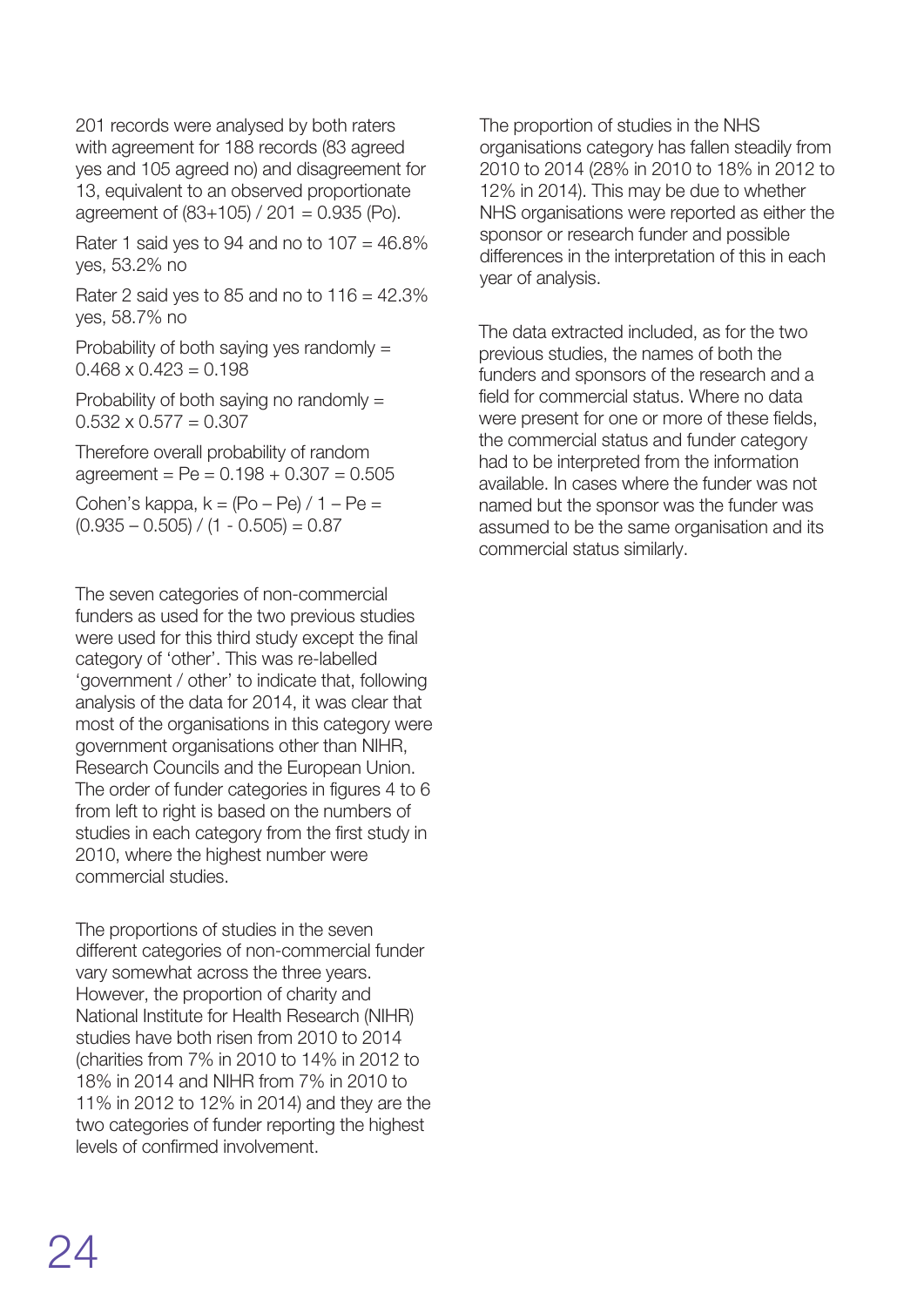## **Appendix B** Supporting data for the figures

Figures 1 to 3: The change in percentage of applications where involvement was confirmed by free text, not confirmed by free text and where there were no plans for involvement reported from 2010 to 2014

| <b>Commercial</b><br>status of funder | No Involvement | <b>Involvement not</b><br>confirmed | <b>Involvement</b><br>confirmed | N    |  |  |
|---------------------------------------|----------------|-------------------------------------|---------------------------------|------|--|--|
| 2014:                                 |                |                                     |                                 |      |  |  |
| Commercial                            | 711 (66%)      | 268 (25%)                           | 91 (9%)                         | 1070 |  |  |
| Non-Commercial                        | 304 (18%)      | 473 (28%)                           | 901 (54%)                       | 1678 |  |  |
| All studies                           | 1015 (37%)     | 741 (27%)                           | 992 (36%)                       | 2748 |  |  |
| 2012:                                 |                |                                     |                                 |      |  |  |
| Commercial                            | 311 (75%)      | 82 (20%)                            | 23 (6%)                         | 416  |  |  |
| Non-Commercial                        | 147 (20%)      | 303 (40%)                           | 303 (40%)                       | 753  |  |  |
| All studies                           | 458 (39%)      | 385 (33%)                           | 326 (28%)                       | 1169 |  |  |
| 2010:                                 |                |                                     |                                 |      |  |  |
| Commercial                            | 154 (67%)      | 71 (31%)                            | 5(2%)                           | 230  |  |  |
| Non-Commercial                        | 94 (23%)       | 203 (49%)                           | 119 (29%)                       | 416  |  |  |
| All studies                           | 248 (38%)      | 274 (42%)                           | 124 (19%)                       | 646  |  |  |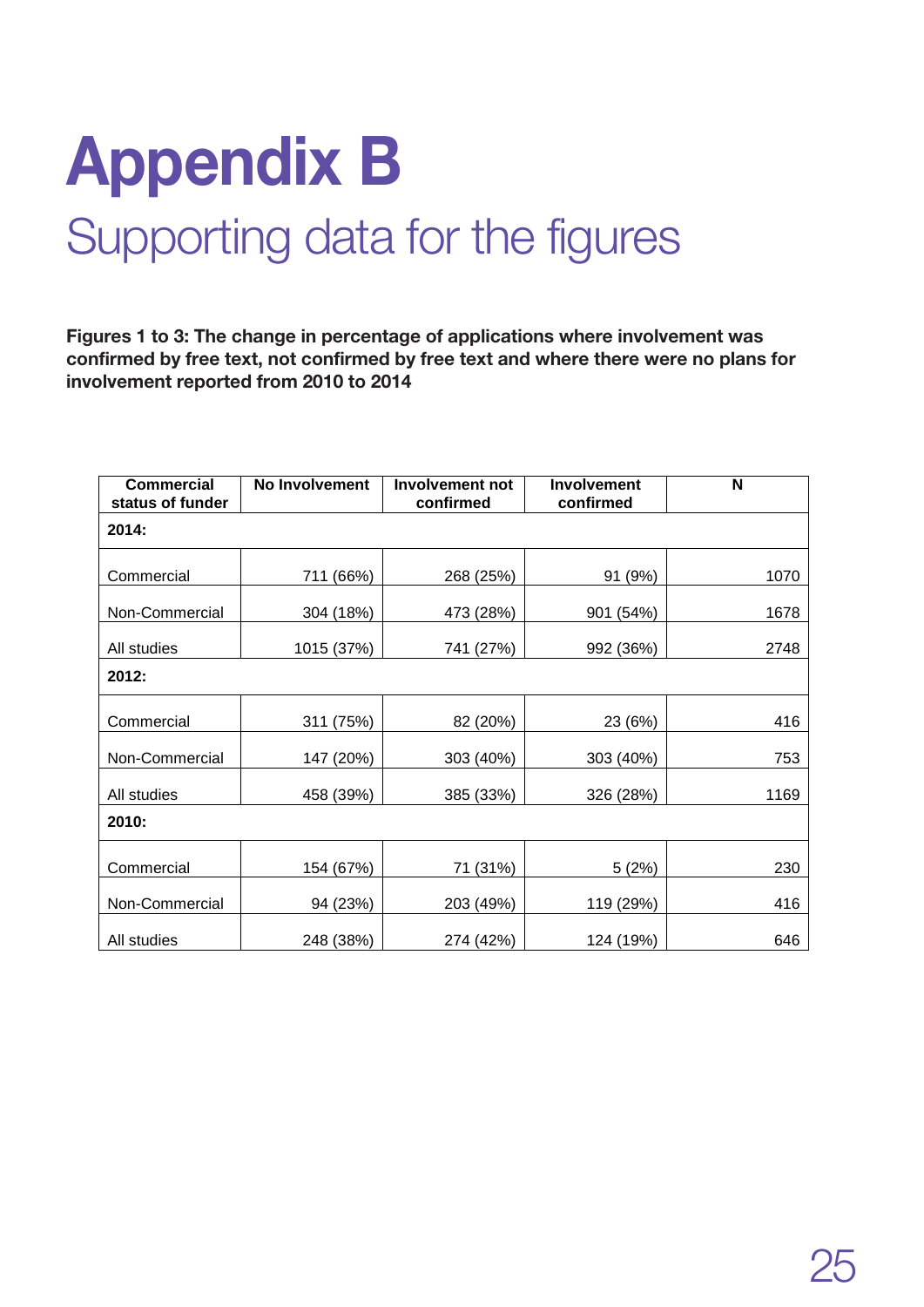#### Figures 4 to 6: The percentage of studies with confirmed involvement, involvement not confirmed and no plans for involvement by category of funder from 2010 to 2014

|                                | No Involvement | Involvement not<br>confirmed | Involvement<br>confirmed | N    | % studies   |
|--------------------------------|----------------|------------------------------|--------------------------|------|-------------|
| <b>Funder category</b><br>2010 |                |                              |                          |      | in category |
|                                |                |                              |                          |      |             |
| Commercial                     | 154 (67%)      | 71 (31%)                     | 5(2%)                    | 230  | 36%         |
| NHS organisation               | 38 (21%)       | 106 (59%)                    | 35 (20%)                 | 179  | 28%         |
| University                     | 15 (21%)       | 38 (54%)                     | 17 (24%)                 | 70   | 11%         |
| Charity                        | 18 (18%)       | 19 (32%)                     | 22 (37%)                 | 59   | 9%          |
| <b>NIHR</b>                    | 1(2%)          | 14 (30%)                     | 31 (67%)                 | 46   | 7%          |
| <b>Research Council</b>        | 8 (29%)        | 16 (57%)                     | 4 (14%)                  | 28   | 4%          |
| European Union                 | $0(0\%)$       | 8 (67%)                      | 4 (33%)                  | 12   | 2%          |
| Govt / other                   | 14 (64%)       | 2(9%)                        | 6(27%)                   | 22   | 3%          |
| Total                          | 248            | 274                          | 124                      | 646  |             |
| 2012                           |                |                              |                          |      |             |
| Commercial                     | 311 (75%)      | 82 (20%)                     | 23 (6%)                  | 416  | 36%         |
| NHS organisation               | 55 (26%)       | 113 (54%)                    | 43 (20%)                 | 211  | 18%         |
| University                     | 34 (27%)       | 51 (41%)                     | 39 (31%)                 | 124  | 11%         |
| Charity                        | 29 (17%)       | 60 (36%)                     | 80 (47%)                 | 169  | 14%         |
| <b>NIHR</b>                    | 7(5%)          | 21 (16%)                     | 101 (78%)                | 129  | 11%         |
| Research Council               | 13 (19%)       | 35 (52%)                     | 19 (28%)                 | 67   | 6%          |
| European Union                 | 5(21%)         | 9(38%)                       | 10 (42%)                 | 24   | 2%          |
| Govt / other                   | 4(1%)          | 14 (48%)                     | 11 (38%)                 | 29   | 2%          |
| Total                          | 458            | 385                          | 326                      | 1169 |             |
| 2014                           |                |                              |                          |      |             |
| Commercial                     | 711 (66%)      | 268 (25%)                    | 91 (9%)                  | 1070 | 39%         |
| NHS organisation               | 99 (30%)       | 126 (38%)                    | 106 (32%)                | 331  | 12%         |
| University                     | 45 (24%)       | 67 (36%)                     | 72 (39%)                 | 184  | 7%          |
| Charity                        | 85 (17%)       | 143 (29%)                    | 272 (54%)                | 500  | 18%         |
| <b>NIHR</b>                    | 11 (3%)        | 26 (8%)                      | 288 (89%)                | 325  | 12%         |
| Research Council               | 18 (16%)       | 43 (39%)                     | 49 (45%)                 | 110  | 4%          |
| European Union                 | 20 (23%)       | 25 (28%)                     | 43 (49%)                 | 88   | 3%          |
| Govt / other                   | 26 (19%)       | 43 (31%)                     | 71 (51%)                 | 140  | 5%          |
|                                | 1015           | 741                          | 992                      | 2748 |             |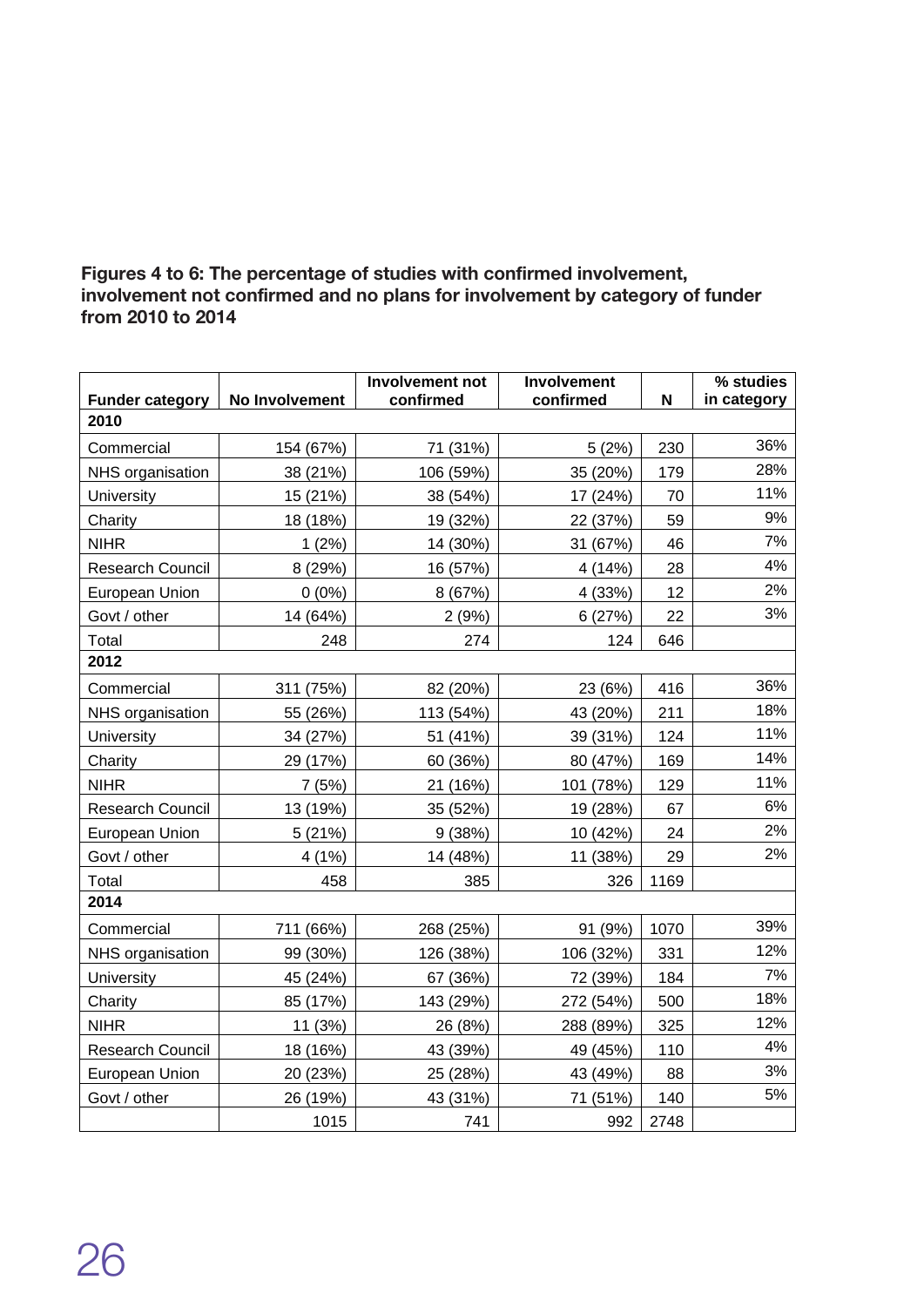#### **Figure** 7: All studies - One involvement box ticked only: type of involvement activity ticked and whether confirmed by free text responses for 2012 and 2014

| <b>Boxes ticked</b>  | <b>Involvement not</b><br>confirmed | Involvement<br>confirmed | $\overline{\mathsf{N}}$ |
|----------------------|-------------------------------------|--------------------------|-------------------------|
| 2014                 |                                     |                          |                         |
| Design               | 76 (35%)                            | 144 (65%)                | 220                     |
| Management           | $\overline{4}$ (21%)                | 15 (79%)                 | 19                      |
| Undertaking          | 167 (92%)                           | 14 (8%)                  | 181                     |
| Analysis             | 3(60%)                              | 2(40%)                   | 5                       |
| Dissemination        | 224 (96%)                           | 10 (4%)                  | 234                     |
|                      | 474                                 | 185                      | 659                     |
| 2012                 |                                     |                          |                         |
| Design               | 37 (41%)                            | 53 (59%)                 | 90                      |
| Management           | 3(50%)                              | 3(50%)                   | 6                       |
| Undertaking          | 66 (97%)                            | 2(3%)                    | 68                      |
| Analysis             | $\mathbf 0$                         | $\mathbf 0$              | $\boldsymbol{0}$        |
| <b>Dissemination</b> | 81 (89%)                            | 10 (11%)                 | 91                      |
|                      | 187                                 | 68                       | 255                     |